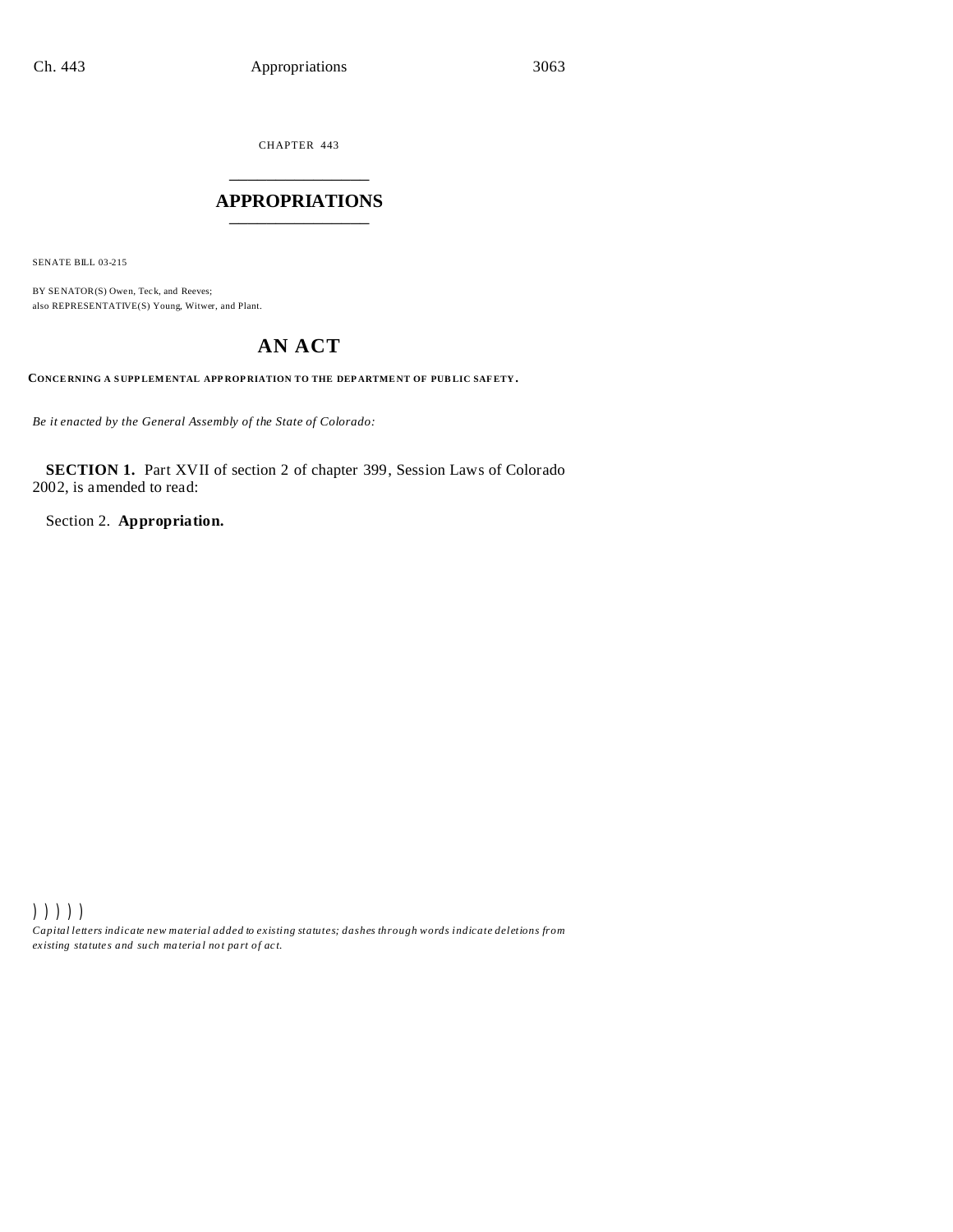# Appropriations 3064

|                                 |                           |              | <b>APPROPRIATION FROM</b>     |                                                |                        |                                       |                         |  |
|---------------------------------|---------------------------|--------------|-------------------------------|------------------------------------------------|------------------------|---------------------------------------|-------------------------|--|
|                                 | ITEM &<br><b>SUBTOTAL</b> | <b>TOTAL</b> | <b>GENERAL</b><br><b>FUND</b> | <b>GENERAL</b><br><b>FUND</b><br><b>EXEMPT</b> | CASH<br><b>FUNDS</b>   | CASH<br><b>FUNDS</b><br><b>EXEMPT</b> | FEDERAL<br><b>FUNDS</b> |  |
|                                 | \$                        | \$           | \$                            | \$                                             | \$                     | \$                                    | \$                      |  |
|                                 |                           |              |                               | PART XVII                                      |                        |                                       |                         |  |
|                                 |                           |              |                               | DEPARTMENT OF PUBLIC SAFETY                    |                        |                                       |                         |  |
| (1) EXECUTIVE DIRECTOR'S OFFICE |                           |              |                               |                                                |                        |                                       |                         |  |
| (A) Administration              |                           |              |                               |                                                |                        |                                       |                         |  |
| Personal Services               | 2,035,996                 |              |                               |                                                |                        | $2,035,996(T)^{a}$                    |                         |  |
|                                 |                           |              |                               |                                                |                        | $(32.5$ FTE)                          |                         |  |
| Health, Life, and Dental        | 3,027,545                 |              | 556,113                       |                                                | $108,562^{\circ}$      | 2,216,313                             | 146,557                 |  |
|                                 | 2,631,528                 |              | 478,908                       |                                                | $109,776$ <sup>b</sup> | 1,905,087 <sup>c</sup>                | 137,757                 |  |
| Short-term Disability           | 80,702                    |              | 14,594                        |                                                | $2,909^b$              | $62,114$ <sup>*</sup>                 | 1,085                   |  |
|                                 | 80,011                    |              | 14,010                        |                                                |                        | $62,007$ <sup>d</sup>                 |                         |  |
| Salary Survey and Senior        |                           |              |                               |                                                |                        |                                       |                         |  |
| <b>Executive Service</b>        | 2,717,040                 |              | 704,015                       |                                                | $104,340^b$            | 1,839,395°                            | 69,290                  |  |
|                                 | 2,680,608                 |              | 671,191                       |                                                |                        | 1,835,787 <sup>e</sup>                |                         |  |
| Performance-Based Pay           |                           |              |                               |                                                |                        |                                       |                         |  |
| Awards                          | 730,136                   |              | 136,432                       |                                                | $40,970^b$             | 545,780 <sup>f</sup>                  | 6,954                   |  |
| Shift Differential              | 229,417                   |              | 33,990                        |                                                | $40,742^b$             | 154,685                               |                         |  |
|                                 | 227,752                   |              | 32,630                        |                                                |                        | 154,380 <sup>g</sup>                  |                         |  |
| Workers' Compensation           | 959,012                   |              |                               |                                                |                        | $959,012(T)^{a}$                      |                         |  |
| <b>Operating Expenses</b>       | 181,693                   |              |                               |                                                |                        | $181,693(T)^{a}$                      |                         |  |
| Legal Services for 2,113        |                           |              |                               |                                                |                        |                                       |                         |  |
| hours                           | 126,357                   |              |                               |                                                |                        | $126,357(T)^{a}$                      |                         |  |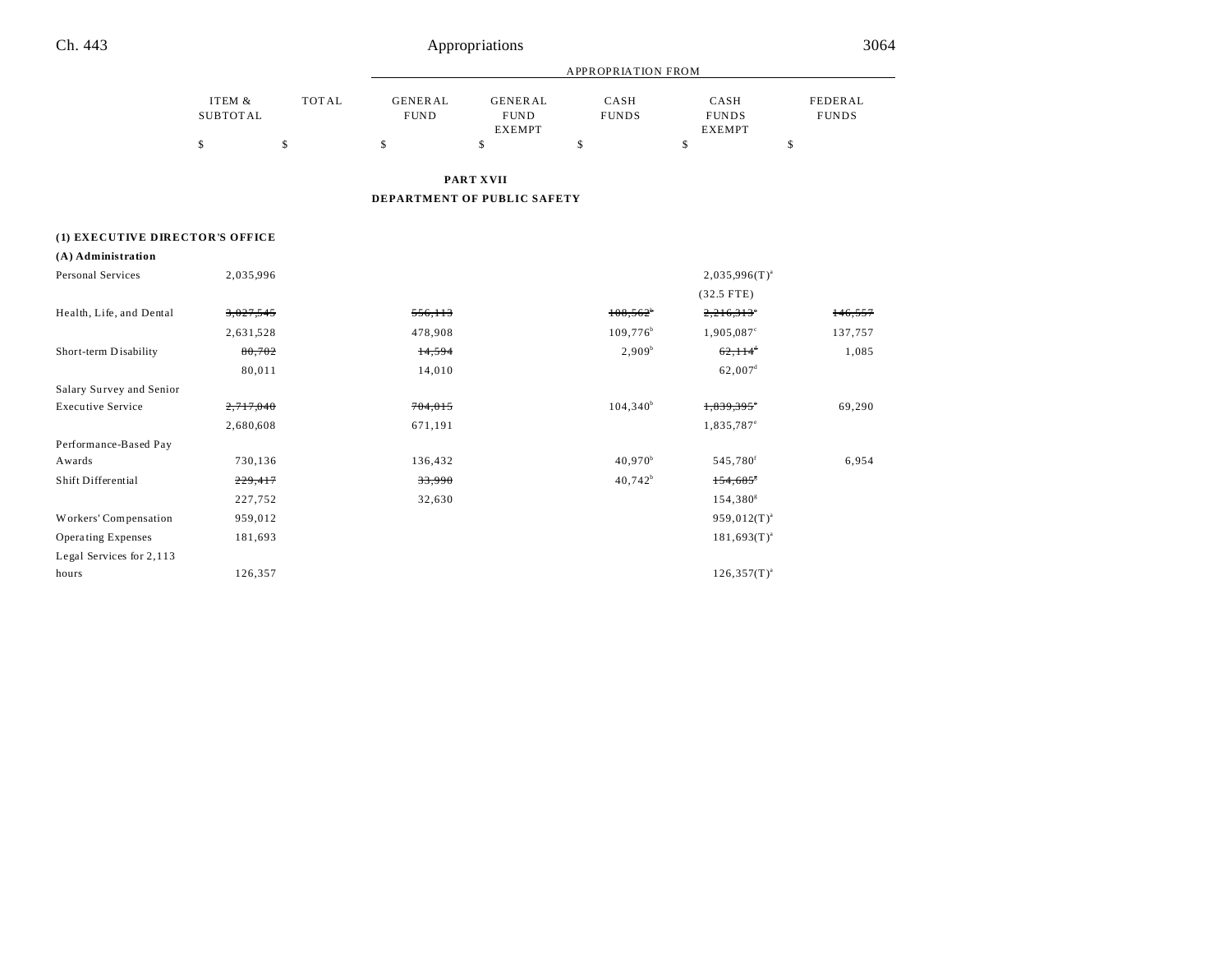| Purchase of Services from |            |           |                    |                        |        |
|---------------------------|------------|-----------|--------------------|------------------------|--------|
| Computer Center           | 31,300     |           |                    | $31,300(T)^{a}$        |        |
|                           | 44,937     | 13,637    |                    |                        |        |
| Multiuse Network          |            |           |                    |                        |        |
| Payments                  | 1,164,559  | 838,012   |                    | $326,547$ <sup>h</sup> |        |
|                           | 1,417,140  | 1,019,768 |                    | 397,372 <sup>h</sup>   |        |
| Payment to Risk           |            |           |                    |                        |        |
| Management and            |            |           |                    |                        |        |
| Property Funds            | 428,263    |           |                    | $428, 263(T)^{a}$      |        |
| Vehicle Lease Payments    | 44,086     |           | $204^{\circ}$      | $43,882(T)^1$          |        |
|                           | 48,582     |           | $225^{\mathrm{b}}$ | $48,357(T)^{1}$        |        |
| Leased Space              | 1,006,774  | $+16,266$ | $4,644^b$          | 794,104 <sup>i</sup>   | 91,760 |
|                           | 1,002,123  | 104,639   |                    | 801,080                |        |
| Capitol Complex Leased    |            |           |                    |                        |        |
| Space                     | 875,747    |           | $2,840^b$          | $850,387$ <sup>k</sup> | 22,520 |
| Lease Purchase - 700      |            |           |                    |                        |        |
| Kipling Street            | 583,718    |           |                    | 583,718                |        |
| Utilities                 | 87,407     |           |                    | $87,407^m$             |        |
| Distributions to Local    |            |           |                    |                        |        |
| Government                | 50,000     |           | $50,000^n$         |                        |        |
|                           | 14,359,752 |           |                    |                        |        |
|                           | 14,191,010 |           |                    |                        |        |

a These amounts shall be from indirect cost recoveries.

<sup>b</sup> These amounts shall be from various sources of cash funds and the Division of Wildlife for dispatch services.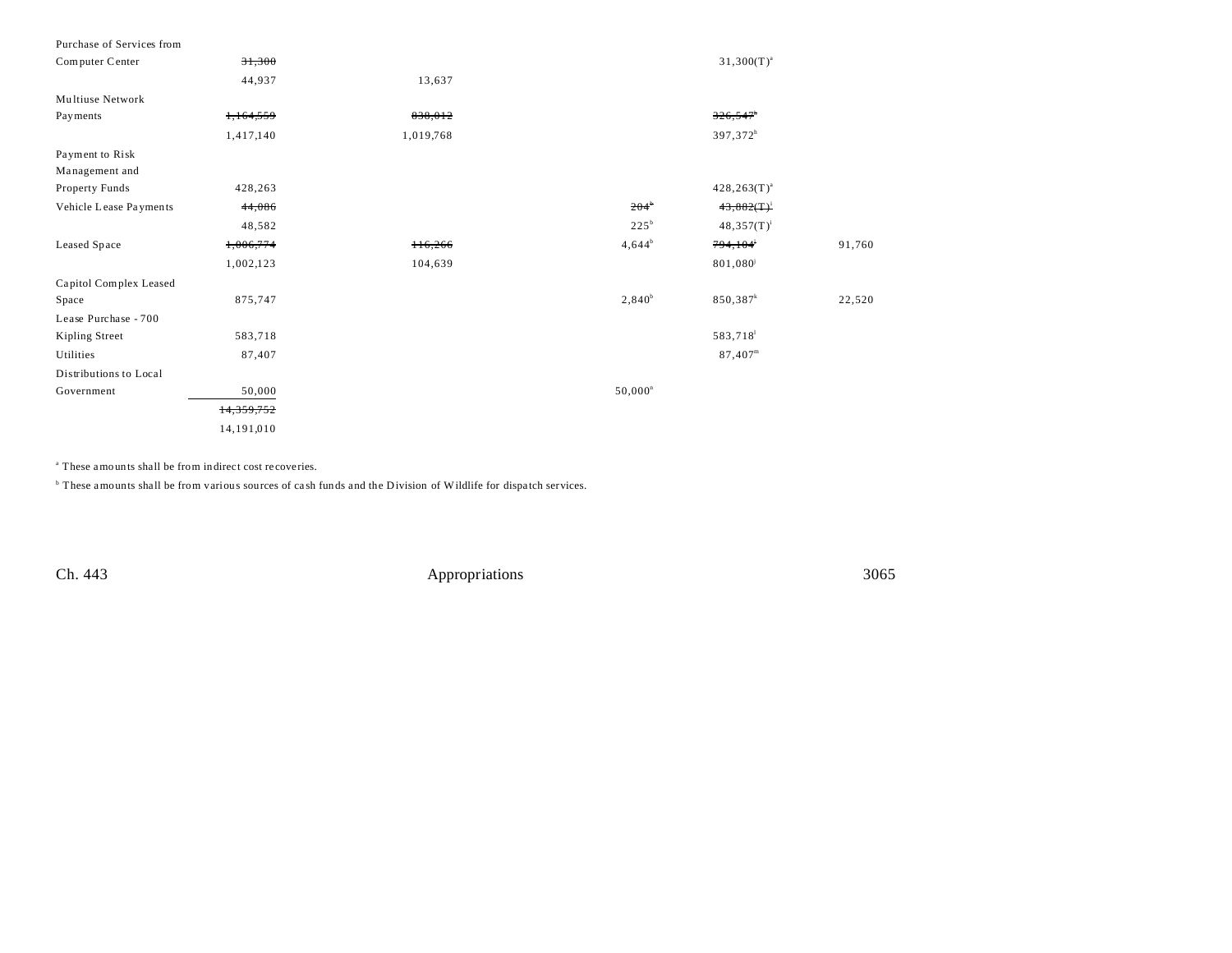#### Ch. 443 **Appropriations** 3066 **Ch.** 443

|          |       | APPROPRIATION FROM |                |              |               |              |  |
|----------|-------|--------------------|----------------|--------------|---------------|--------------|--|
| ITEM &   | TOTAL | <b>GENERAL</b>     | <b>GENERAL</b> | CASH         | CASH          | FEDERAL      |  |
| SUBTOTAL |       | <b>FUND</b>        | <b>FUND</b>    | <b>FUNDS</b> | <b>FUNDS</b>  | <b>FUNDS</b> |  |
|          |       |                    | <b>EXEMPT</b>  |              | <b>EXEMPT</b> |              |  |
|          |       |                    |                |              |               |              |  |

Of this amount, \$2,083,697 \$1,797,916 shall be from the Highway Users Tax Fund, \$26,288(T) shall be from user state agencies for dispatch services, \$16,475(T) shall be from the capitol complex leased space rent proceeds transferred from the Department of Personnel, and \$89,853 \$64,408 shall be from various sources of cash funds exempt.

d Of this amount, \$54,969 shall be from the Highway Users Tax Fund, \$2,909(T) shall be from indirect cost recoveries, \$592(T) shall be from user state agencies for dispatch services, \$91(T) shall be from the capitol complex leased space rent proceeds transferred from the Department of Personnel, and \$3,553 \$3,446 shall be from variou s sources of exempt cash funds.

of this amount, \$1,695,775 shall be from the Highway Users Tax Fund, \$25,711(T) shall be from user state agencies for dispatch services, \$9,235(T) shall be from the capitol complex leased space rent proceeds transferred from the Department of Personnel, and  $$108,674 $105,066$  shall be from various sources of exempt cash funds.

<sup>f</sup> Of this amount, \$505,045 shall be from the Highway Users Tax Fund, \$14,826(T) shall be from user state agencies for dispatch services, \$3,482(T) shall be from the capitol complex leased space rent proceeds transferred from the Department of Personnel, and \$22,427 shall be from various sources of exempt cash funds.

<sup>g</sup> Of this amount, \$146,639 shall be from the Highway Users Tax Fund, and <del>\$8,046</del> \$7,741 shall be from various sources of exempt cash funds.

<sup>h</sup> Of this amount, \$290,105(T) \$353,026(T) shall be transfers from other operating line items or lease purchase equipment line items in the Department, and <del>\$36,442</del> \$44,346 shall be from the Highway Users Tax Fund.

<sup>i</sup> Of this amount, \$42,846 shall be from indirect cost recoveries, and \$1,036 shall be from Limited Gaming funds appropriated in the Department of <del>Revenue.</del> REVENUE, AND \$4,475 SHALL BE FROM VARIOUS SOURCES OF EXEMPT CASH FUNDS.

<sup>j</sup>Of this amount,  $\frac{438}{478}$ ,  $\frac{479}{479}$  \$445, 455 shall be from the Highway Users Tax Fund, \$312,397(T) shall be from indirect cost recoveries, and \$43,228 shall be from various sources of exempt cash funds.

<sup>k</sup>Of this amount, \$443,029 shall be from the Highway Users Tax Fund, \$399,519(T) shall be from indirect cost recoveries, and \$7,839 shall be from various sources of exempt ca sh funds.

 $1$ Of this amount, \$314,624 shall be from the Highway Users Tax Fund and \$269,094(T) shall be from indirect cost recoveries.

m Of this amount, \$85,907 shall be from the Highway Users Tax Fund and \$1,500(T) from Limited Gaming funds appropriated in the Department of Revenue. <sup>n</sup>This amount shall be from the Hazardous Materials Safety Fund pursuant to Section 42-20-107, C.R.S.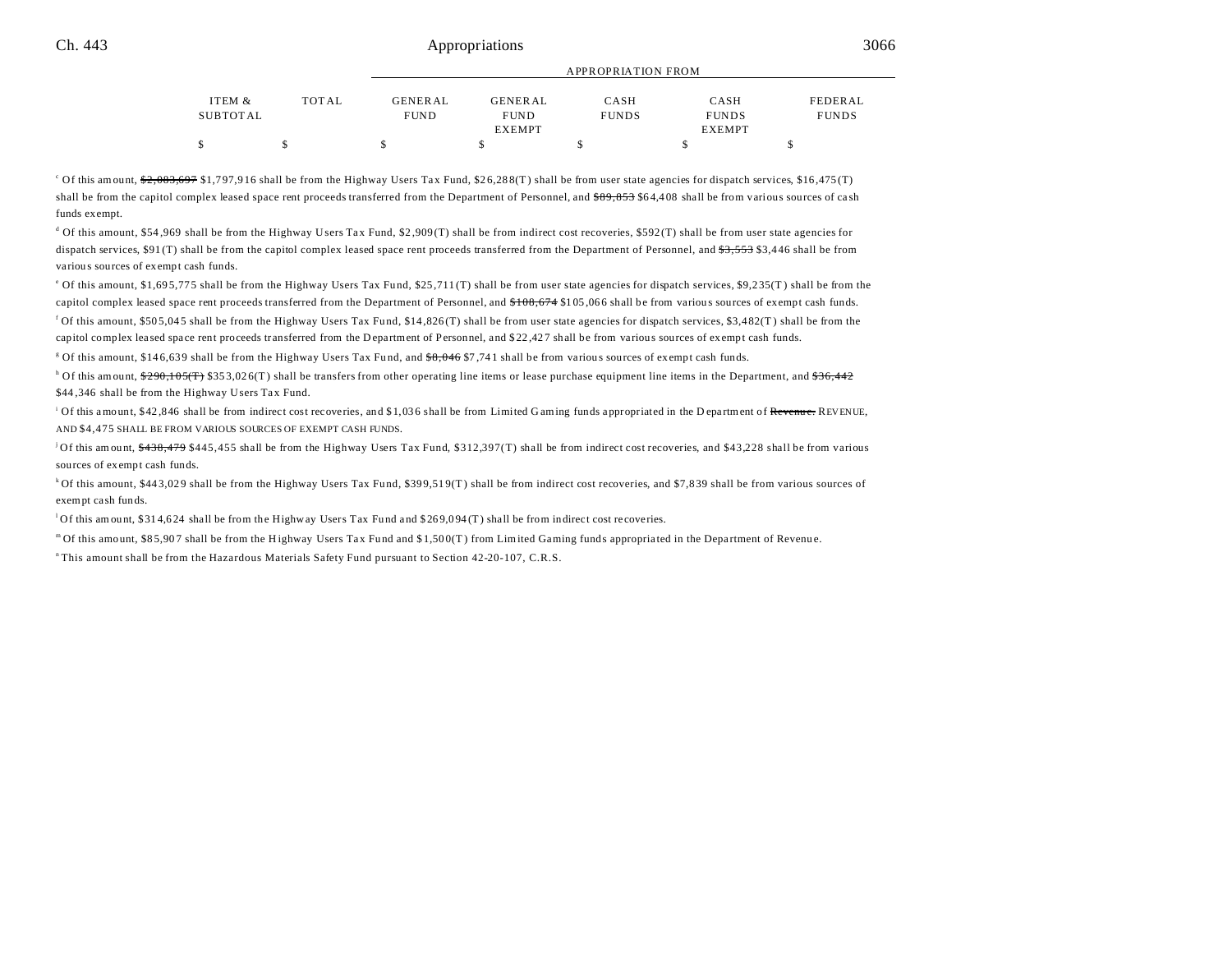#### **(B) Special Programs**

| (1) Witness Protection |        |                  |
|------------------------|--------|------------------|
| Program <sup>211</sup> | 50,000 | $50,000^{\rm a}$ |
|                        |        |                  |

a This amount shall be from reserves in the Witness Protection Fund pursuant to Section 24-33.5-106, C.R.S.

| (2) Colorado Integrated<br>Criminal Justice<br>Information System<br>$(CICJIS)^{212}$ |           |        |                  |         |
|---------------------------------------------------------------------------------------|-----------|--------|------------------|---------|
| Personal Services                                                                     | 925,000   |        | $725,000(T)^*$   | 200,000 |
|                                                                                       | 888,026   |        | $688,026(T)^{a}$ |         |
|                                                                                       |           |        | $(5.0$ FTE)      |         |
| <b>Operating Expenses</b>                                                             | 379,831   | 60,153 | $H9,678(T)^*$    | 200,000 |
|                                                                                       | 408,399   | 57,747 | $150,652(T)^{a}$ |         |
| <b>LEASED EQUIPMENT</b>                                                               | 6,000     |        | $6,000(T)^{a}$   |         |
|                                                                                       | 1,304,831 |        |                  |         |
|                                                                                       | 1,302,425 |        |                  |         |

a These amounts shall be from indirect cost recoveries.

15,714,583 15,543,435

**(2) COLORADO STATE PATROL213**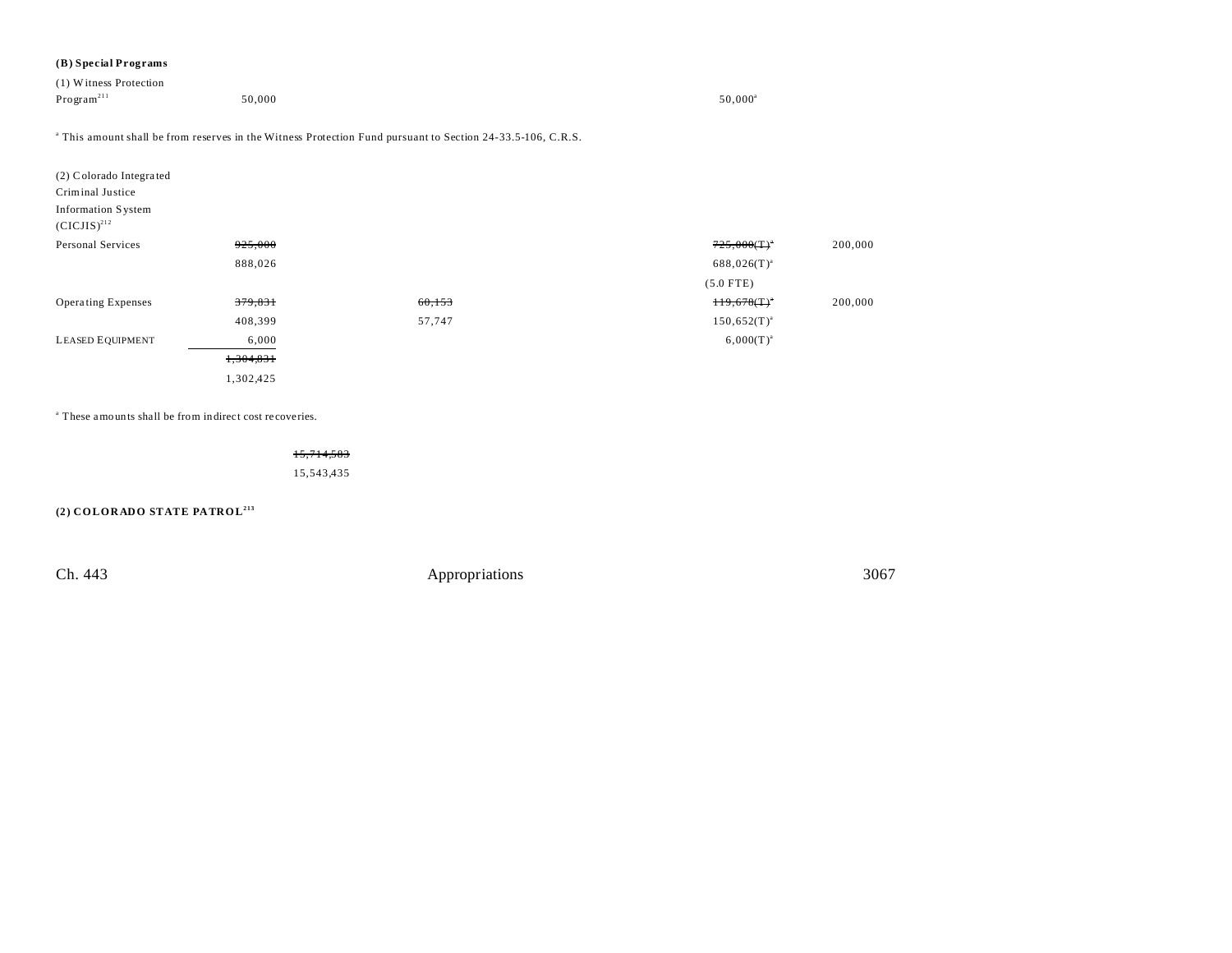|                              |                 | ITEM &<br><b>TOTAL</b> | <b>APPROPRIATION FROM</b>     |                                                |                       |                                       |                         |  |
|------------------------------|-----------------|------------------------|-------------------------------|------------------------------------------------|-----------------------|---------------------------------------|-------------------------|--|
|                              | <b>SUBTOTAL</b> |                        | <b>GENERAL</b><br><b>FUND</b> | <b>GENERAL</b><br><b>FUND</b><br><b>EXEMPT</b> | CASH<br><b>FUNDS</b>  | CASH<br><b>FUNDS</b><br><b>EXEMPT</b> | FEDERAL<br><b>FUNDS</b> |  |
|                              | \$              | \$                     | \$                            | \$                                             | \$                    | \$                                    | \$                      |  |
| Colonel, Lt. Colonels,       |                 |                        |                               |                                                |                       |                                       |                         |  |
| Majors, and Captains         | 3,091,769       |                        |                               |                                                |                       | 3,091,769 <sup>a</sup>                |                         |  |
|                              |                 |                        |                               |                                                |                       | $(33.0$ FTE)                          |                         |  |
| Sergeants, Technicians,      |                 |                        |                               |                                                |                       |                                       |                         |  |
| and Troopers                 | 36,596,610      |                        |                               |                                                | $647,214^b$           | 35,949,396°                           |                         |  |
|                              |                 |                        |                               |                                                | $(11.0$ FTE)          | $(564.6$ FTE)                         |                         |  |
| Civilians                    | 4,181,350       |                        |                               |                                                | 51,054 <sup>d</sup>   | 4,130,296 <sup>e</sup>                |                         |  |
|                              |                 |                        |                               |                                                | $(2.0$ FTE)           | $(79.5$ FTE)                          |                         |  |
| <b>Retirements</b>           | 400,000         |                        |                               |                                                |                       | $400,000^a$                           |                         |  |
| Overtime <sup>214</sup>      | 412,268         |                        |                               |                                                | $27,217^b$            | 385,051 <sup>f</sup>                  |                         |  |
| <b>Operating Expenses</b>    | 6,715,864       |                        |                               |                                                | $349,542^b$           | $6,166,738$ <sup>g</sup>              | 199,584                 |  |
| Vehicle Lease Payments       | 4,163,296       |                        | 80,276                        |                                                | $77,615$ <sup>*</sup> | 3,992,228                             | 13,177                  |  |
|                              | 3,106,043       |                        |                               |                                                | $70,575^b$            | 2,985,908h                            | 49,560                  |  |
| Dispatch Services            | 5,491,876       |                        | 140,341                       |                                                | 322,854               | $5,023,421$ <sup>j</sup>              | 5,260                   |  |
|                              | 5,351,535       |                        |                               |                                                |                       |                                       |                         |  |
|                              |                 |                        | $(2.0$ FTE)                   |                                                | $(11.0$ FTE)          | $(123.1$ FTE)                         |                         |  |
| <b>State Patrol Training</b> |                 |                        |                               |                                                |                       |                                       |                         |  |
| Academy                      | 1,901,464       |                        |                               |                                                | 74,568 <sup>i</sup>   | 1,826,896*                            |                         |  |
|                              | 2,077,661       |                        |                               |                                                |                       | $2,003,093^k$                         |                         |  |
|                              |                 |                        |                               |                                                | $(1.0$ FTE)           | $(16.0$ FTE)                          |                         |  |
| Highway Safety Grants        | 500,000         |                        |                               |                                                |                       | $500,000(T)^1$                        |                         |  |
| Aircraft Pool <sup>215</sup> | 533.646         |                        | 75,486                        |                                                | $9,900^b$             | $448,260^{\rm m}$                     |                         |  |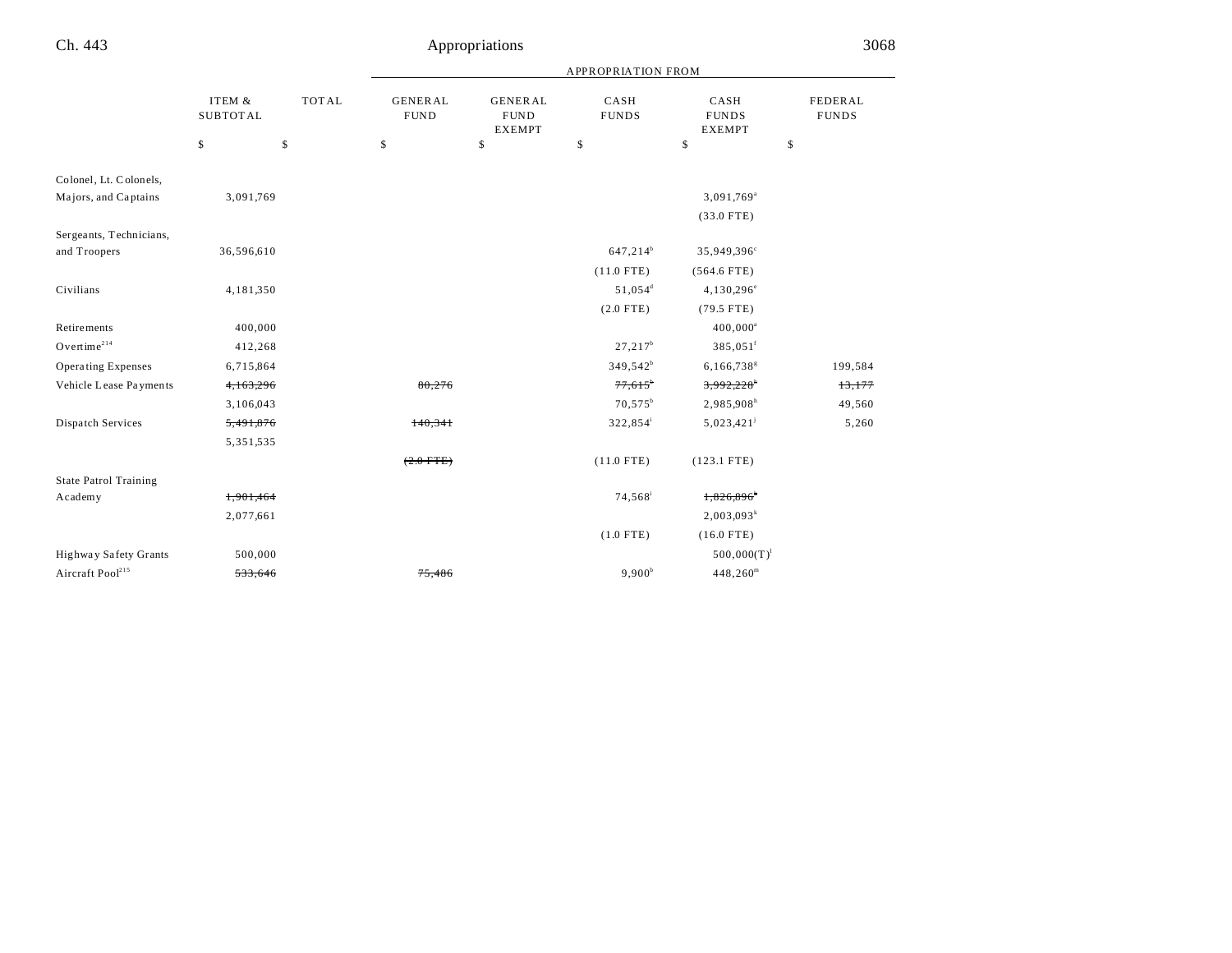|                                     | 458,160   |                      |                      |                        |             |
|-------------------------------------|-----------|----------------------|----------------------|------------------------|-------------|
|                                     |           |                      |                      | $(6.0$ FTE)            |             |
| Aircraft Engine Reserve             | 180,000   |                      |                      | $180,000(T)^n$         |             |
| Capitol and Governor's              |           |                      |                      |                        |             |
| Security                            | 2,364,378 | 1,749,162            |                      | 615,216(T)             |             |
|                                     | 2,139,241 | 1,615,984            |                      | $523, 257(T)$ °        |             |
|                                     |           | $(30.0 \text{ FTE})$ |                      | $(13.0$ FTE)           |             |
|                                     |           | $(27.0$ FTE)         |                      | $(11.7$ FTE)           |             |
| Highway Road Closure                |           |                      |                      |                        |             |
| Fund                                | 978,546   |                      | $461,041^b$          | $517,505(T)^1$         |             |
| Nuclear Materials                   |           |                      |                      |                        |             |
| Transportation                      | 175,445   |                      | 175,445 <sup>P</sup> |                        |             |
|                                     |           |                      | $(4.0$ FTE)          |                        |             |
| Hazardous Materials                 |           |                      |                      |                        |             |
| Routing                             | 548,422   |                      | 118,8949             | 429,528 <sup>a</sup>   |             |
|                                     |           |                      | $(1.5$ FTE)          | $(6.5$ FTE)            |             |
| Hazardous Materials                 |           |                      |                      |                        |             |
| Equipment                           | 171,000   |                      |                      | $171,000^a$            |             |
| Vehicle Identification              |           |                      |                      |                        |             |
| Number Inspections                  | 47,666    |                      | 47,666               |                        |             |
| Garage Operations                   | 193,811   |                      | $7,889^{b}$          | 185,922(T)             |             |
|                                     | 276,967   |                      |                      | $269,078(T)^s$         |             |
|                                     |           |                      |                      | $(1.0$ FTE)            |             |
| Victim Assistance                   | 216,614   |                      |                      | $216,614(T)^t$         |             |
|                                     |           |                      |                      | $(5.0$ FTE)            |             |
| Counter-drug Program <sup>216</sup> | 1,785,718 |                      |                      | 1,684,347 <sup>u</sup> | 101,371     |
|                                     |           |                      |                      |                        | $(2.0$ FTE) |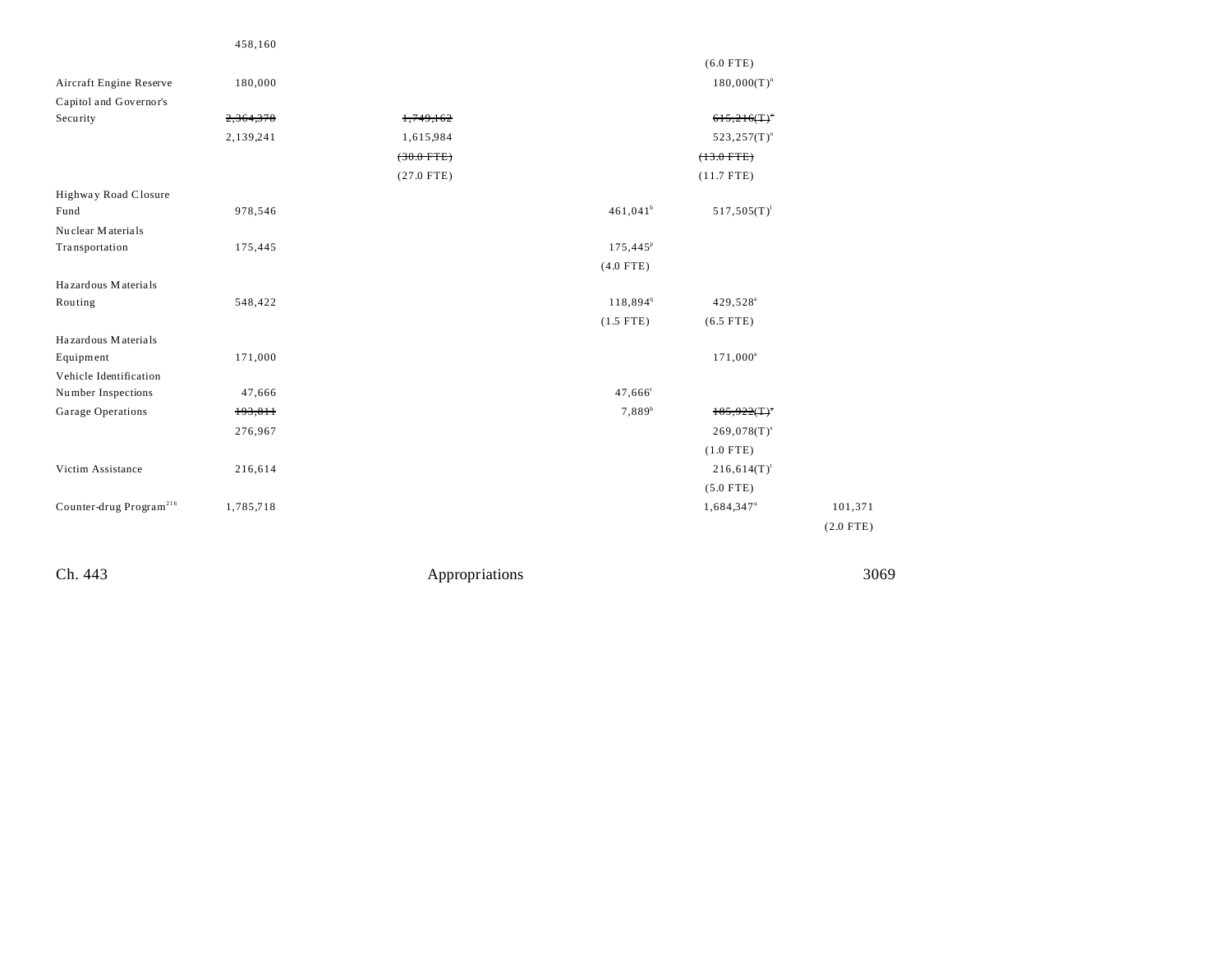|                                                |                           |              | <b>APPROPRIATION FROM</b>     |                                         |                      |                                       |                         |  |
|------------------------------------------------|---------------------------|--------------|-------------------------------|-----------------------------------------|----------------------|---------------------------------------|-------------------------|--|
|                                                | ITEM &<br><b>SUBTOTAL</b> | <b>TOTAL</b> | <b>GENERAL</b><br><b>FUND</b> | <b>GENERAL</b><br><b>FUND</b><br>EXEMPT | CASH<br><b>FUNDS</b> | CASH<br><b>FUNDS</b><br><b>EXEMPT</b> | FEDERAL<br><b>FUNDS</b> |  |
|                                                | \$                        | \$           | \$                            | \$                                      | \$                   | \$                                    | \$                      |  |
| Motor Carrier Safety and<br>Assistance Program |                           |              |                               |                                         |                      |                                       |                         |  |
| Grants                                         | 1,201,223                 |              |                               |                                         |                      |                                       | 1,201,223               |  |
|                                                |                           |              |                               |                                         |                      |                                       | $(22.0$ FTE)            |  |
| Federal Safety Grants                          | 1,196,035                 |              |                               |                                         |                      |                                       | 1,196,035               |  |
|                                                |                           |              |                               |                                         |                      |                                       | $(3.8$ FTE)             |  |
| <b>Indirect Cost Assessment</b>                | 5,257,822                 |              |                               |                                         | $107, 124^b$         | 5,059,828                             | 90,870                  |  |
|                                                |                           | 78, 304, 823 |                               |                                         |                      |                                       |                         |  |
|                                                |                           | 77,065,959   |                               |                                         |                      |                                       |                         |  |

<sup>a</sup> These amounts shall be from the Highway Users Tax Fund.

<sup>b</sup> Of these amounts, \$643,486 shall be from the E-470 Toll Road Authority, \$75,324 shall be from the Vehicle Inspection Number Identification Fund pursuant to Section 42-5-204, C.R.S., \$2,735 shall be from the Division of Wildlife, and  $$965,997$  \$958,957 shall be from various sources of cash funds.

c Of this amount, \$35 ,020 ,346 shall be from the Highway Users Ta x Fund, \$8 81,4 97(T ) shall be from Limited Gaming funds appropriated in the Department of Revenu e, and \$47 ,55 3 shall be from variou s sources of exempt cash funds.

d Of this amount, \$27,133 shall be from the E-470 Toll Road Authority, and \$23,921 shall be from the Vehicle Identification Number Inspection Fund pursuant to Section 42-5-204, C.R.S.

<sup>e</sup> Of this amount, \$4,085,079 shall be from the Highway Users Tax Fund, and \$45,217(T) shall be from Limited Gaming funds appropriated in the Department of Revenu e.

<sup>f</sup> Of this amount, \$375,777 shall be from the Highway Users Tax Fund, and \$9,274(T) shall be from Limited Gaming funds appropriated in the Department of Revenue. <sup>g</sup> Of this amount, \$6,043,251 shall be from the Highway Users Tax Fund, and \$111,459(T) shall be from Limited Gaming funds appropriated in the Department of Revenu e, and \$12 ,02 8 shall be from variou s sources of exempt cash funds.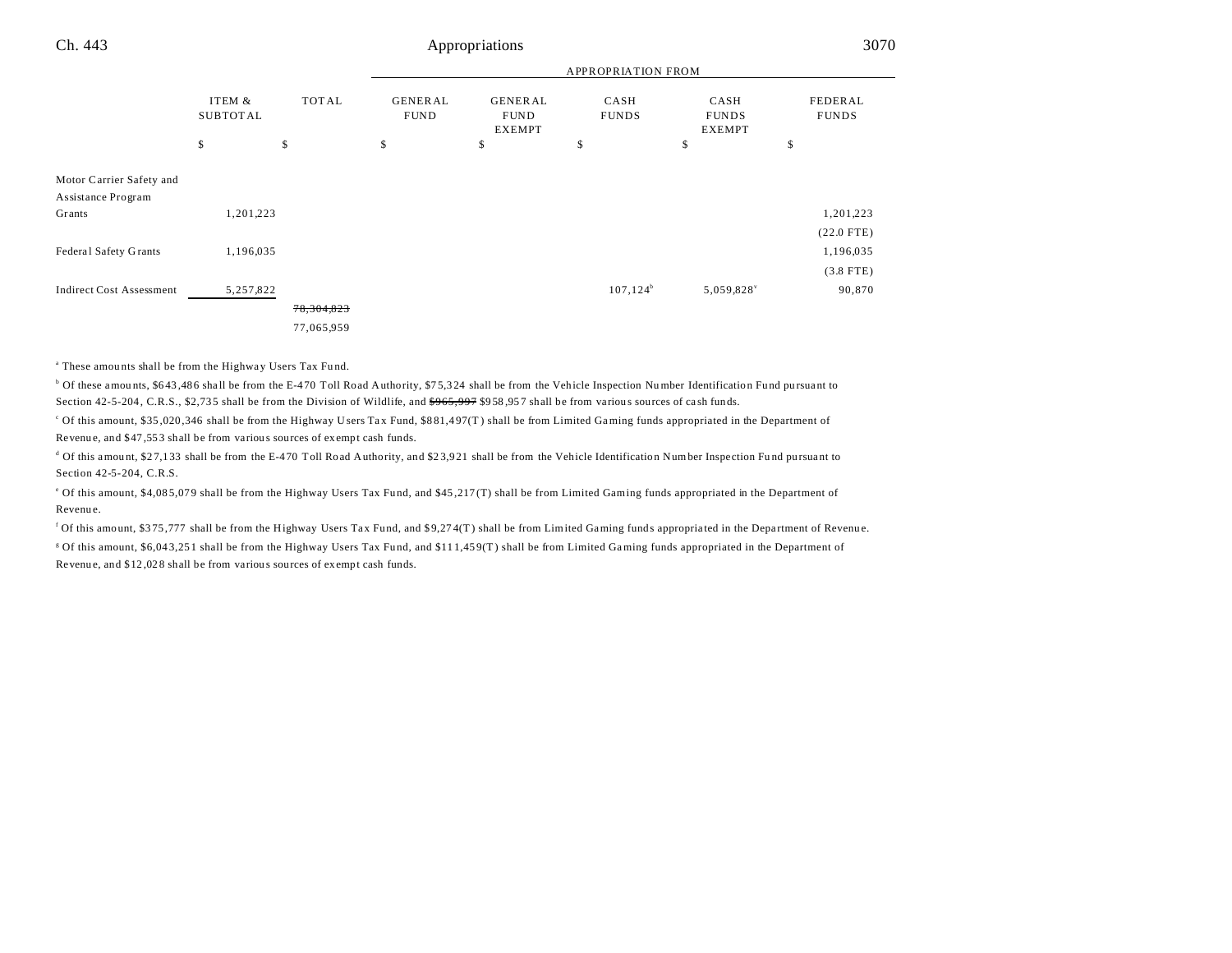<sup>h</sup> Of this amount, <del>\$3,926,016</del> \$2,914,082 shall be from the Highway Users Tax Fund, \$57,239(T) shall be from Limited Gaming funds appropriated in the Department of Revenue, and  $\frac{$8,973}{$14,587}$  from various sources of exempt cash funds.

i Of these amounts, \$306,364 shall be from user fees collected from non-state agencies, \$28,805(T) shall be from the Division of Wildlife in the Department of Natural Resources, and \$ 62 ,25 3 shall be from variou s sources of ca sh funds.

j Of this amount, \$4,46 2,28 5 shall be from the Highway Users Tax Fu nd, \$22 4,43 0(T) shall be from the Department of Corrections, \$16 3,38 1(T) shall be from the Department of Tra nsportation, \$10 5,73 6(T) shall be from Limited Gaming funds appropriated in the Department of Revenue, \$44 ,647 (T) shall be from the Department of Revenue, \$17,021 (T) shall be from the Department of Natural Resources, \$5,8 39(T ) shall be from the Department of Higher Educa tion (Adams State College), \$6 1(T ) shall be from the Department of Public Safety (Colorado Bureau of Investigation), and \$ 21 (T) shall be from the Department of Agriculture.

<sup>k</sup> Of this amount, \$1,538,409 shall be from the Highway Users Tax Fund, <del>and</del> \$288,487(T) shall be from user fees collected from other state <del>agencies.</del> AGENCIES, AND \$176,197 SHALL BE FROM VARIOUS SOURCES OF EXEMPT CASH FUNDS.

<sup>1</sup> These amounts shall be from the Department of Transportation.

" Of this amount, \$277,554 shall be from the Highway Users Tax Fund, and \$170,706(T) shall be from user fees collected from other state agencies.

<sup>n</sup> This amount shall be from reserves in the Aircraft Engine Reserve Fund.

Of this amount, \$387,635 \$295,676 shall be from the Legislative Department and \$227,581 shall be from the capitol complex leased space rent proceeds transferred from the Department of Personnel.

<sup>P</sup> This amount shall be from the Nuclear Materials Transportation Fund pursuant to Section 42-20-511, C.R.S.

<sup>q</sup> This amount shall be from the Hazardous Materials Safety Fund pursuant to Section 42-20-107, C.R.S.

r This amount shall be from the Vehicle Identification Number Inspection Fund pursuant to Section 42-5-204, C.R.S.

s This amount shall be from u ser fees collected from other state agencies.

This amount shall be from the Victims Assistance and Law Enforcement Fund appropriated in the Department of Public Safety, Division of Criminal Justice.

u This amount shall be from local governments for the purchase of counter-drug equipment from the federal government pursuant to Title 10, Chapter 18, Section 381 U.S.C. and shall be classified as exempt pursuant to Section 24-77-102(1), C.R.S.

<sup>v</sup> Of this amount, \$4,817,625 shall be from the Highway Users Tax Fund and \$57,261(T) shall be from user agencies for dispatch services, and \$184,942 shall be from variou s sources of exempt cash funds.

#### **(3) DIVISION OF FIRE SAFETY OFFICE OF PREPAREDNESS, SECURITY, AND FIRE SAFETY**

| Personal Services | 200, 205 | $.25-100$     | 156,108 <sup>a</sup> | $105,088(T)$ <sup>b</sup> |
|-------------------|----------|---------------|----------------------|---------------------------|
| .                 | 390,30J  | 1 J J , I U J | .                    |                           |
|                   |          |               |                      |                           |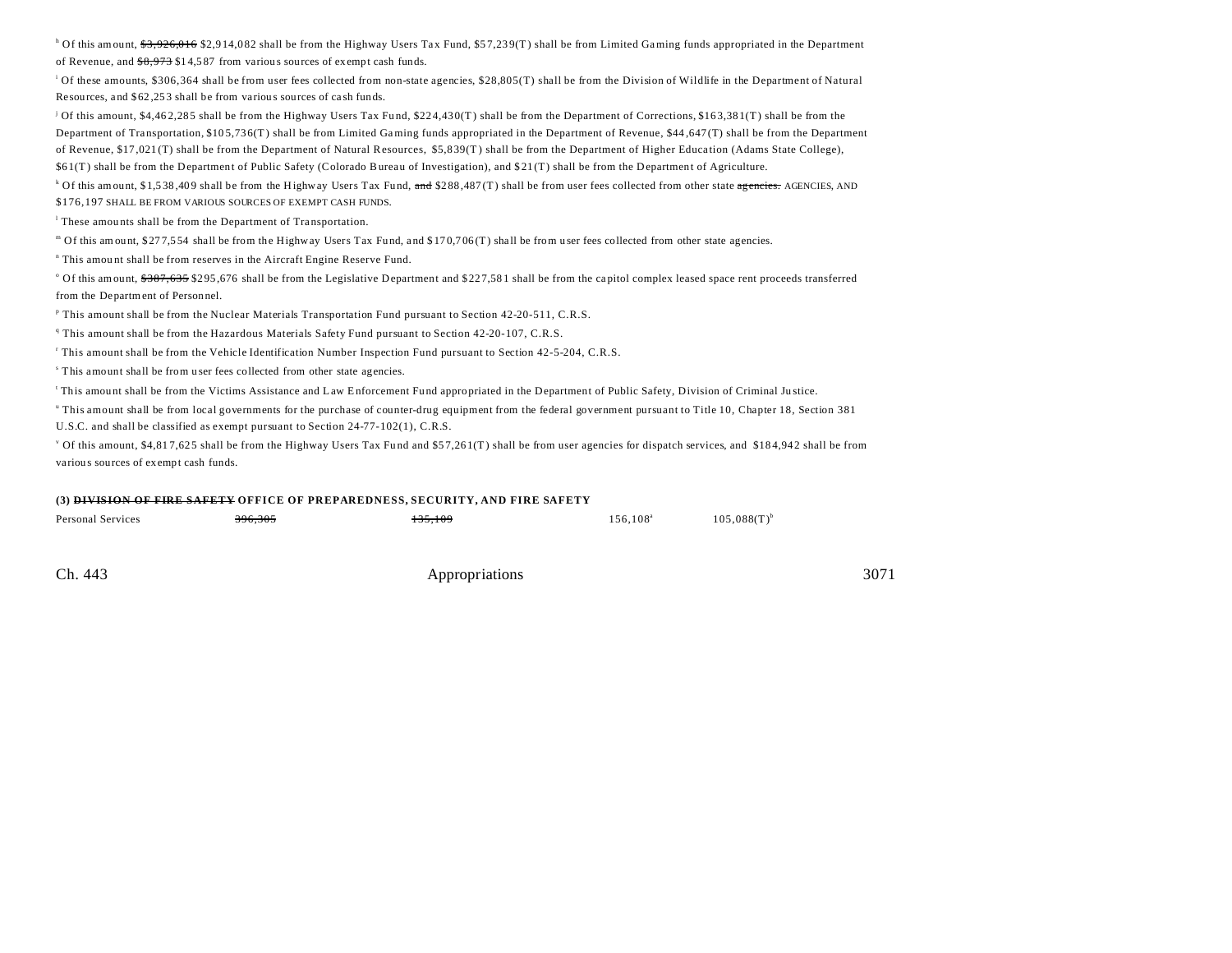|                                 |                           |         | <b>APPROPRIATION FROM</b>     |                                                |                      |                                       |                         |  |
|---------------------------------|---------------------------|---------|-------------------------------|------------------------------------------------|----------------------|---------------------------------------|-------------------------|--|
|                                 | ITEM &<br><b>SUBTOTAL</b> | TOTAL   | <b>GENERAL</b><br><b>FUND</b> | <b>GENERAL</b><br><b>FUND</b><br><b>EXEMPT</b> | CASH<br><b>FUNDS</b> | CASH<br><b>FUNDS</b><br><b>EXEMPT</b> | FEDERAL<br><b>FUNDS</b> |  |
|                                 | \$                        | \$      | \$                            | \$                                             | \$                   | \$                                    | \$                      |  |
|                                 | 360,603                   |         | 99,407                        |                                                |                      |                                       |                         |  |
|                                 |                           |         | $(1.0$ FTE)                   |                                                | $(3.0$ FTE)          | $(2.0$ FTE)                           |                         |  |
| <b>Operating Expenses</b>       | 175,601                   |         | 15,916                        |                                                | $144,514^a$          | $15,171(T)^{b}$                       |                         |  |
|                                 | 173,301                   |         | 13,616                        |                                                |                      |                                       |                         |  |
| Federal Grants                  | 177,000                   |         |                               |                                                |                      |                                       | 177,000                 |  |
|                                 |                           |         |                               |                                                |                      |                                       | $(0.5$ FTE)             |  |
| <b>Indirect Cost Assessment</b> | 25,537                    |         |                               |                                                | $15,282^{\circ}$     | $10,255(T)^{b}$                       |                         |  |
|                                 |                           | 774,443 |                               |                                                |                      |                                       |                         |  |
|                                 |                           | 736,441 |                               |                                                |                      |                                       |                         |  |

" These amounts shall be from the Firefighter and First Responder Certification Fund, the Fire Service Education and Training Fund, the Hazardous Materials Responder Voluntary Certification Fund, the Fire Suppression Cash Fund, the Fireworks Licensing Cash Fund and other sources of cash funds pursuant to Section 24-33.5-1203.

<sup>b</sup> These amounts shall be from Limited Gaming funds appropriated in the Department of Revenue.

#### **(4) DIVISION OF CRIMINAL JUSTICE<sup>217</sup>**

#### **(A) Administration**

| Personal Services         | .812.671 | 940.929    | 395.303 <sup>a</sup> | 476,439   |
|---------------------------|----------|------------|----------------------|-----------|
|                           |          | (17.2 FTE) | $(6.5$ FTE)          | (7.5 FTE) |
| <b>Operating Expenses</b> | 202,440  | 122.638    | 33.727 <sup>a</sup>  | 46,075    |
| Indirect Cost Assessment  | 143.464  |            | $38.463^{\circ}$     | 105,001   |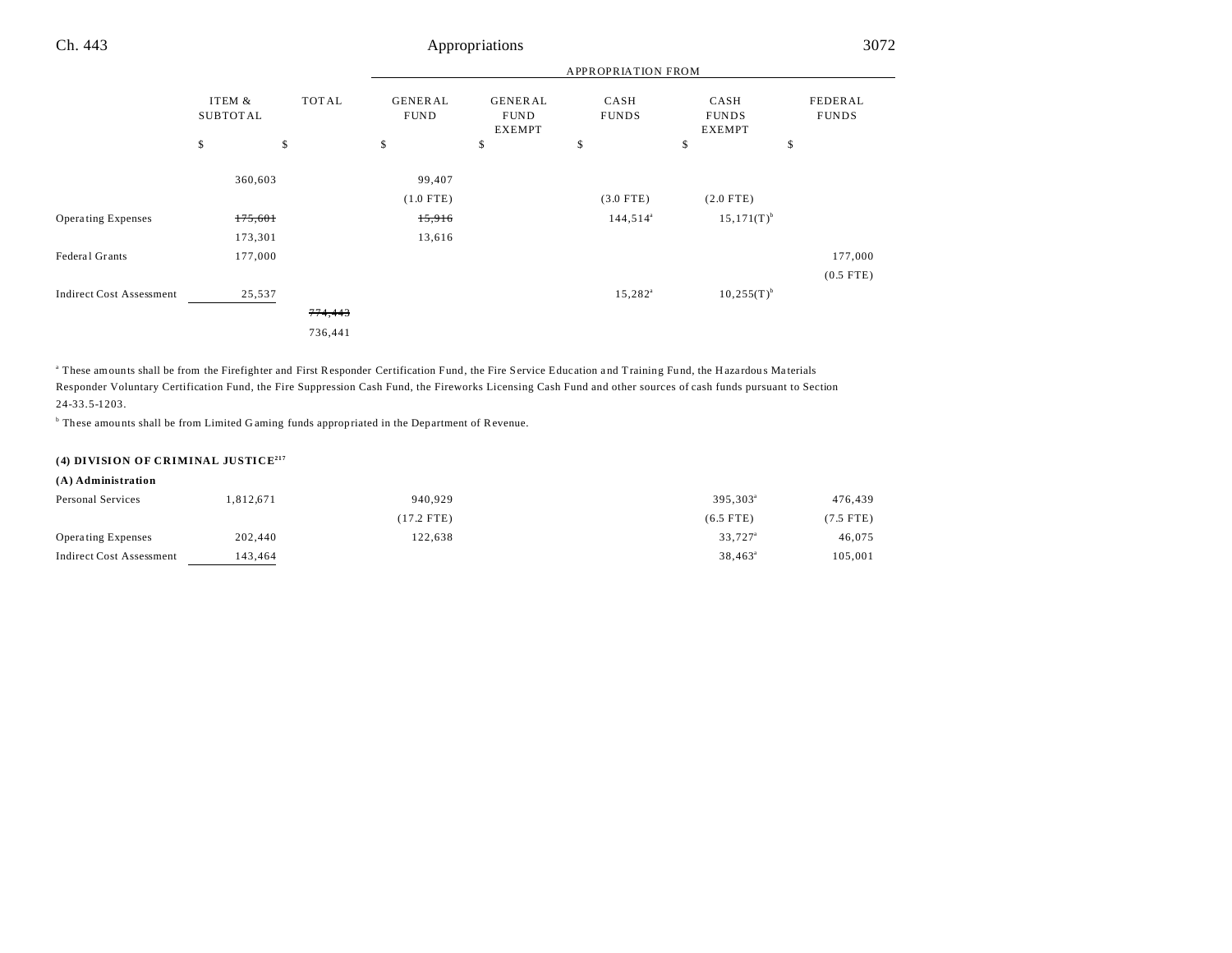#### 2,158,575

#### <sup>a</sup> Of these amounts, \$397,777(T) shall be from the Judicial Department out of the Victim Assistance and Law Enforcement Fund pursuant to Section 24-33.5-506, C.R.S., and \$69,716 shall be from reserves in the Drug Offender Surcharge Fund pursuant to Section 18-19-103, C.R.S.

| (B) Victims Assistance                          |            |                                                                                                                                                                      |                  |
|-------------------------------------------------|------------|----------------------------------------------------------------------------------------------------------------------------------------------------------------------|------------------|
| Federal Victims                                 |            |                                                                                                                                                                      |                  |
| Assistance and                                  |            |                                                                                                                                                                      |                  |
| Compensation Grants                             | 11,000,000 |                                                                                                                                                                      | 11,000,000       |
| <b>State Victims Assistance</b>                 |            |                                                                                                                                                                      |                  |
| and Law Enforcement                             |            |                                                                                                                                                                      |                  |
| Program <sup>217</sup>                          | 910,000    |                                                                                                                                                                      | $910,000(T)^{a}$ |
|                                                 | 11,910,000 |                                                                                                                                                                      |                  |
|                                                 |            |                                                                                                                                                                      |                  |
|                                                 |            | <sup>a</sup> This amount shall be from the Judicial Department out of the Victims Assistance and Law Enforcement Fund pursuant to Section 24-33.5-506, C.R.S.        |                  |
|                                                 |            |                                                                                                                                                                      |                  |
| (C) Juvenile Justice and Delinquency Prevention |            |                                                                                                                                                                      |                  |
| Juvenile Justice                                |            |                                                                                                                                                                      |                  |
| Disbursements                                   | 2,065,000  |                                                                                                                                                                      | 2,065,000        |
| Juvenile Diversion                              |            |                                                                                                                                                                      |                  |
| $Programs - Restitution218$                     | 1.000.000  | 1.000.000                                                                                                                                                            |                  |
|                                                 |            | (Governor lined through this provision. See L. 2002, p. 3080. The affected subtotals, totals, and grand totals have been adjusted to reflect the Governor's action.) |                  |
| Juvenile Diversion                              |            |                                                                                                                                                                      |                  |
| Programs -                                      |            |                                                                                                                                                                      |                  |
| Victim/Offender                                 |            |                                                                                                                                                                      |                  |
| Mediation                                       | 200.000    | 200.000                                                                                                                                                              |                  |
|                                                 |            | (Governor lined through this provision. See L. 2002, p. 3080. The affected subtotals, totals, and grand totals have been adjusted to reflect the Governor's action.) |                  |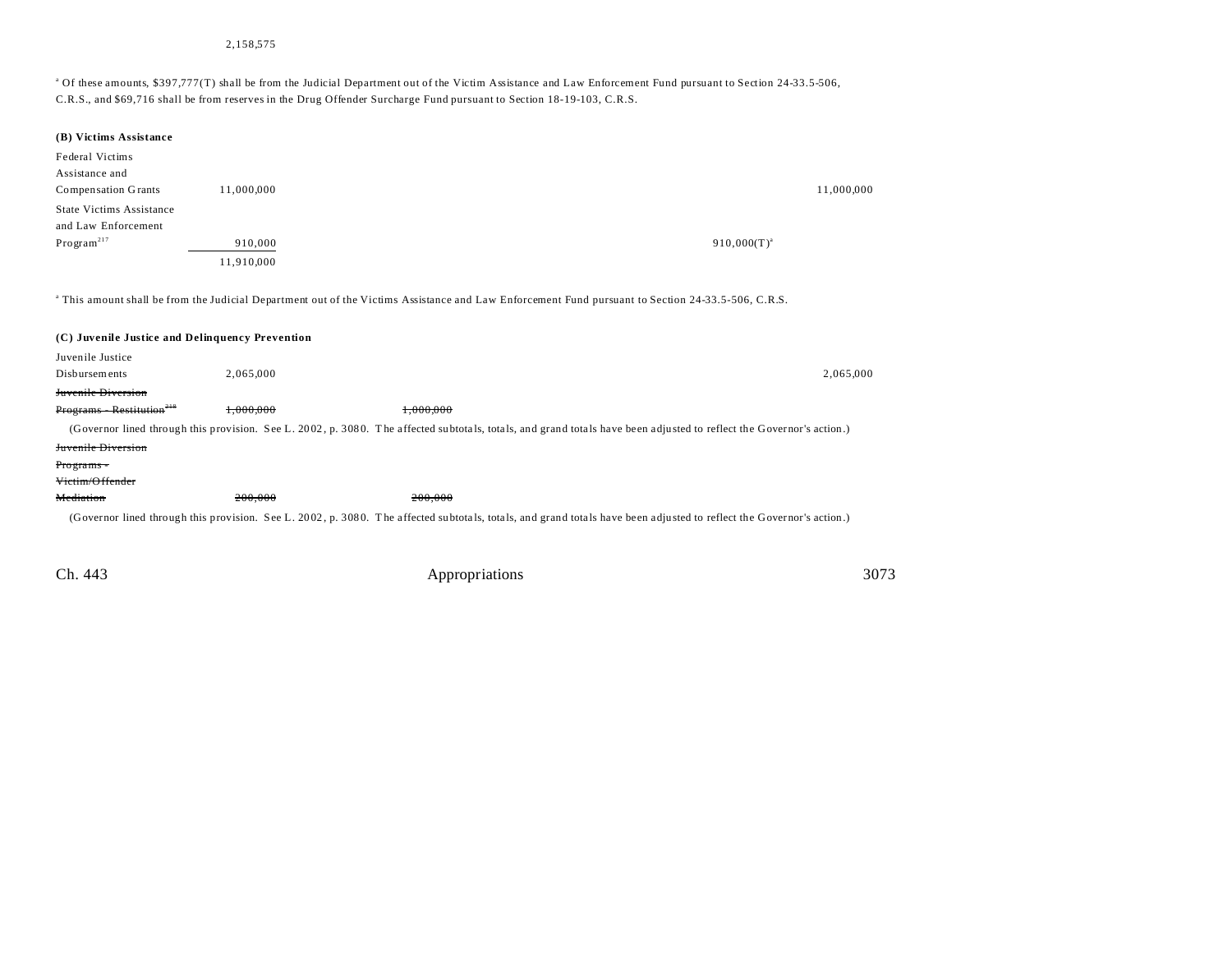| Ch. 443                                                                                                                                                              |                           |              |                               | Appropriations                                 |                           |                                       | 3074                    |  |
|----------------------------------------------------------------------------------------------------------------------------------------------------------------------|---------------------------|--------------|-------------------------------|------------------------------------------------|---------------------------|---------------------------------------|-------------------------|--|
|                                                                                                                                                                      |                           |              |                               |                                                | <b>APPROPRIATION FROM</b> |                                       |                         |  |
|                                                                                                                                                                      | ITEM &<br><b>SUBTOTAL</b> | <b>TOTAL</b> | <b>GENERAL</b><br><b>FUND</b> | <b>GENERAL</b><br><b>FUND</b><br><b>EXEMPT</b> | CASH<br><b>FUNDS</b>      | CASH<br><b>FUNDS</b><br><b>EXEMPT</b> | FEDERAL<br><b>FUNDS</b> |  |
|                                                                                                                                                                      | \$                        | \$           | \$                            | \$                                             | \$                        | \$                                    | \$                      |  |
| Juvenile Diversion                                                                                                                                                   |                           |              |                               |                                                |                           |                                       |                         |  |
| Programs <sup>218</sup>                                                                                                                                              | 1,283,702                 |              | 1,283,702                     |                                                |                           |                                       |                         |  |
| (Governor lined through this provision. See L. 2002, p. 3080. The affected subtotals, totals, and grand totals have been adjusted to reflect the Governor's action.) |                           |              |                               |                                                |                           |                                       |                         |  |
| Alternative to Placement                                                                                                                                             |                           |              |                               |                                                |                           |                                       |                         |  |
| Projects <sup>219</sup>                                                                                                                                              | 500,000                   |              | 500,000                       |                                                |                           |                                       |                         |  |
|                                                                                                                                                                      | 356,474                   |              | 356,474                       |                                                |                           |                                       |                         |  |
|                                                                                                                                                                      | 2,565,000                 |              |                               |                                                |                           |                                       |                         |  |
|                                                                                                                                                                      | 2,421,474                 |              |                               |                                                |                           |                                       |                         |  |
|                                                                                                                                                                      |                           |              |                               |                                                |                           |                                       |                         |  |
| (D) Community Corrections <sup>220</sup>                                                                                                                             |                           |              |                               |                                                |                           |                                       |                         |  |
| <b>Transition Programs</b>                                                                                                                                           |                           |              |                               |                                                |                           |                                       |                         |  |
| including standard                                                                                                                                                   |                           |              |                               |                                                |                           |                                       |                         |  |
| residential services at an                                                                                                                                           |                           |              |                               |                                                |                           |                                       |                         |  |
| average rate of $$38.10$                                                                                                                                             |                           |              |                               |                                                |                           |                                       |                         |  |
| \$34.70 per day per                                                                                                                                                  |                           |              |                               |                                                |                           |                                       |                         |  |
| offender, and specialized                                                                                                                                            |                           |              |                               |                                                |                           |                                       |                         |  |
| substance abuse treatment                                                                                                                                            |                           |              |                               |                                                |                           |                                       |                         |  |
| at an average rate of                                                                                                                                                |                           |              |                               |                                                |                           |                                       |                         |  |
| \$56.04 \$51.05 per day per                                                                                                                                          |                           |              |                               |                                                |                           |                                       |                         |  |
| offender                                                                                                                                                             | 17.976.843                |              | 17,976,843                    |                                                |                           |                                       |                         |  |

16,462,304 16,462,304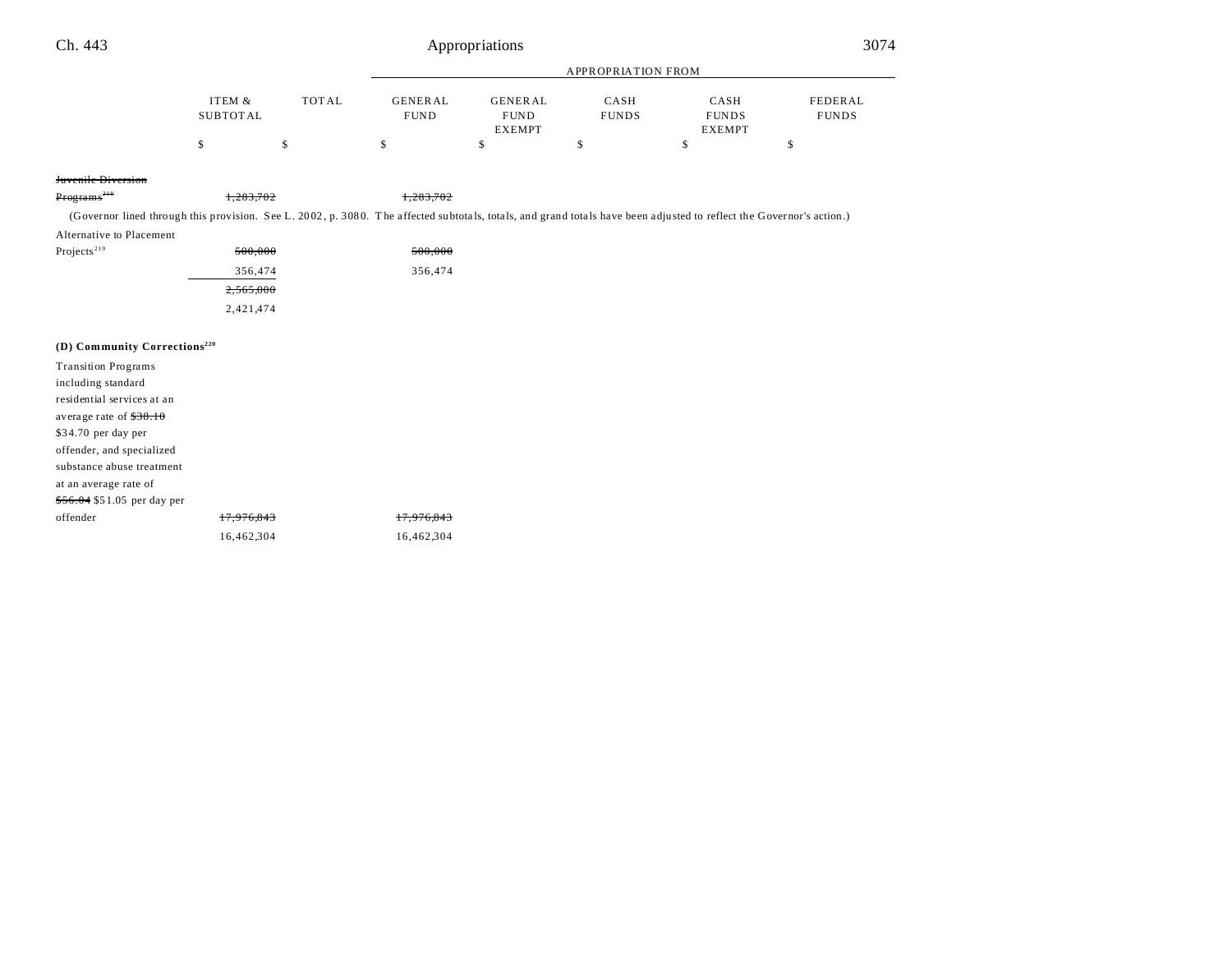| Diversion Programs          |            |                    |                      |
|-----------------------------|------------|--------------------|----------------------|
| including standard          |            |                    |                      |
| residential services at an  |            |                    |                      |
| average rate of $$38.10$    |            |                    |                      |
| \$34.70 per day per         |            |                    |                      |
| offender, and               |            |                    |                      |
| standard nonresidential     |            |                    |                      |
| services at an average rate |            |                    |                      |
| of \$5.12 \$4.71 per day    |            |                    |                      |
| per offender                | 19,417,526 | 19,417,526         |                      |
|                             | 18,060,109 | 18,060,109         |                      |
| <b>Transitional Mental</b>  |            |                    |                      |
| Health Bed Differential     | 240,900    | 240,900            |                      |
| <b>Specialized Services</b> | 110,000    | 110,000            |                      |
| Day Reporting Center        |            |                    |                      |
| Services and Monitored      |            |                    |                      |
| Residential 3/4 House       |            |                    |                      |
| Programs                    | 942,463    | <del>942.463</del> |                      |
|                             | 700,898    | 700,898            |                      |
| Substance Abuse             |            |                    |                      |
| Treatment Program           | 702,317    | 168,631            | 533,686 <sup>a</sup> |
|                             | 39,390,049 |                    |                      |
|                             | 36,276,528 |                    |                      |

a This amount shall be from the Drug Offender Surcharge Fund pursuant to Section 18-19-103, C.R.S.

**(E) Crime Control and System Improveme nt**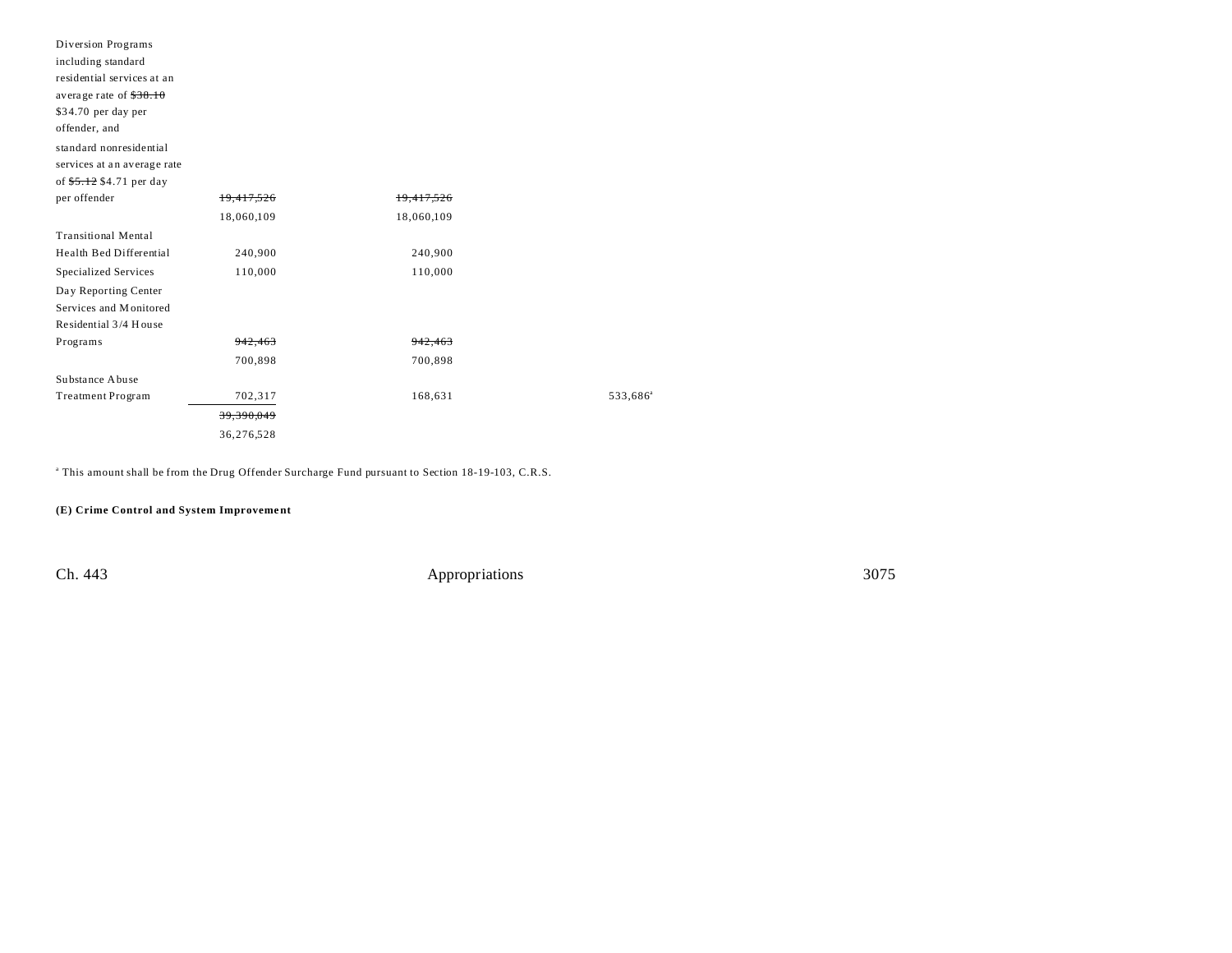| u<br>۰. | × |
|---------|---|
|         |   |

### Appropriations

|                           |                           |              |                               |                                                | <b>APPROPRIATION FROM</b> |                                       |                         |
|---------------------------|---------------------------|--------------|-------------------------------|------------------------------------------------|---------------------------|---------------------------------------|-------------------------|
|                           | ITEM &<br><b>SUBTOTAL</b> | <b>TOTAL</b> | <b>GENERAL</b><br><b>FUND</b> | <b>GENERAL</b><br><b>FUND</b><br><b>EXEMPT</b> | CASH<br><b>FUNDS</b>      | CASH<br><b>FUNDS</b><br><b>EXEMPT</b> | FEDERAL<br><b>FUNDS</b> |
|                           | \$                        | \$           | \$                            | \$                                             | \$                        | \$                                    | \$                      |
| State and Local Crime     |                           |              |                               |                                                |                           |                                       |                         |
| Control and System        |                           |              |                               |                                                |                           |                                       |                         |
| <b>Improvement Grants</b> | 10,000,000                |              |                               |                                                |                           |                                       | 10,000,000              |
| Sex Offender Surcharge    |                           |              |                               |                                                |                           |                                       |                         |
| Fund Program              | 148,078                   |              |                               |                                                | 148,078 <sup>a</sup>      |                                       |                         |
|                           |                           |              |                               |                                                | $(1.5$ FTE)               |                                       |                         |
| Sex Offender Supervision  | 376,553                   |              | 376,553                       |                                                |                           |                                       |                         |
|                           | 348,899                   |              | 348,899                       |                                                |                           |                                       |                         |
|                           |                           |              | $(4.3$ FTE)                   |                                                |                           |                                       |                         |
| Animal Cruelty            | 10,000                    |              |                               |                                                |                           | $10,000^{\rm b}$                      |                         |
| Federal Grants            | 10,000,000                |              |                               |                                                |                           |                                       | 10,000,000              |
|                           |                           |              |                               |                                                |                           |                                       | $(33.0$ FTE)            |
|                           | 20,534,631                |              |                               |                                                |                           |                                       |                         |
|                           | 0.0700007                 |              |                               |                                                |                           |                                       |                         |

20,506,977

This amount shall be from the Sex Offender Surcharge Fund pursuant to Section 18-21-103, C.R.S. Of this amount, \$11,503 shall be used for indirect cost assessment.

b This amount shall be from reserves in the Animal Cruelty Prevention Fund pursuant to Section 18-9-201.7, C.R.S.

76,558,255

73,273,554

**(5) COLORADO BUREAU OF INVESTIGATION221**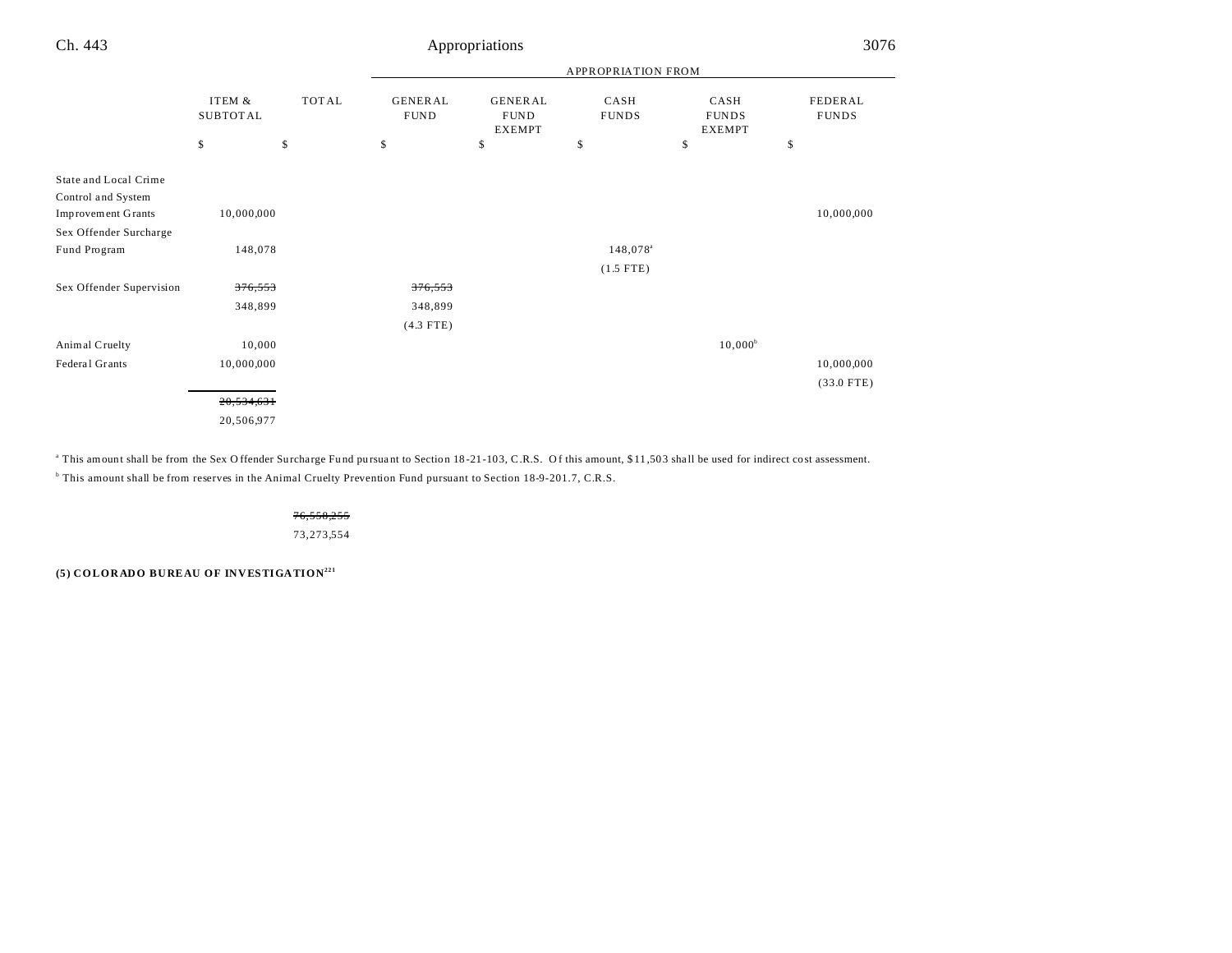#### **(A) Administration**

| Personal Services               | 290,277   | 242,584     | $47,693$ <sup>a</sup> |                  |             |
|---------------------------------|-----------|-------------|-----------------------|------------------|-------------|
|                                 |           | $(3.0$ FTE) | $(1.0$ FTE)           |                  |             |
| <b>Operating Expenses</b>       | 20,870    | 15,268      | $5,602$ <sup>a</sup>  |                  |             |
| Vehicle Lease Payments          | 314,692   | 276,929     |                       | $28,322(T)^{b}$  | 9,441       |
|                                 | 208,999   | 183,928     |                       | $18,848(T)^{b}$  | 6,223       |
| Federal Grants                  | 824,906   |             |                       |                  | 824,906     |
|                                 |           |             |                       |                  | $(3.0$ FTE) |
| <b>Indirect Cost Assessment</b> | 195,738   |             | $114,285^{\circ}$     | $81,453^{\rm d}$ |             |
|                                 | 1,646,483 |             |                       |                  |             |
|                                 | 1,540,790 |             |                       |                  |             |

a These amounts shall be from fingerprint a nd name check processing fees for services collected from non-state a gencies.

<sup>b</sup> This amount shall be from Limited Gaming funds appropriated in the Department of Revenue.

c This amount shall be from various sources of ca sh funds.

d This amount shall be from various sources of exempt cash funds.

#### **(B) Colorado Crime Information Center (CCIC)**

| $(1)$ CCIC Program        |         |              |                  |                 |        |
|---------------------------|---------|--------------|------------------|-----------------|--------|
| Support                   |         |              |                  |                 |        |
| Personal Services         | 718,733 | 718,733      |                  |                 |        |
|                           | 701,978 | 701,978      |                  |                 |        |
|                           |         | $(14.8$ FTE) |                  |                 |        |
|                           |         | $(14.3$ FTE) |                  |                 |        |
| <b>Operating Expenses</b> | 198,825 | 125,604      | $39,428^{\circ}$ | $19.933(T)^{b}$ | 13,860 |
|                           | 917,558 |              |                  |                 |        |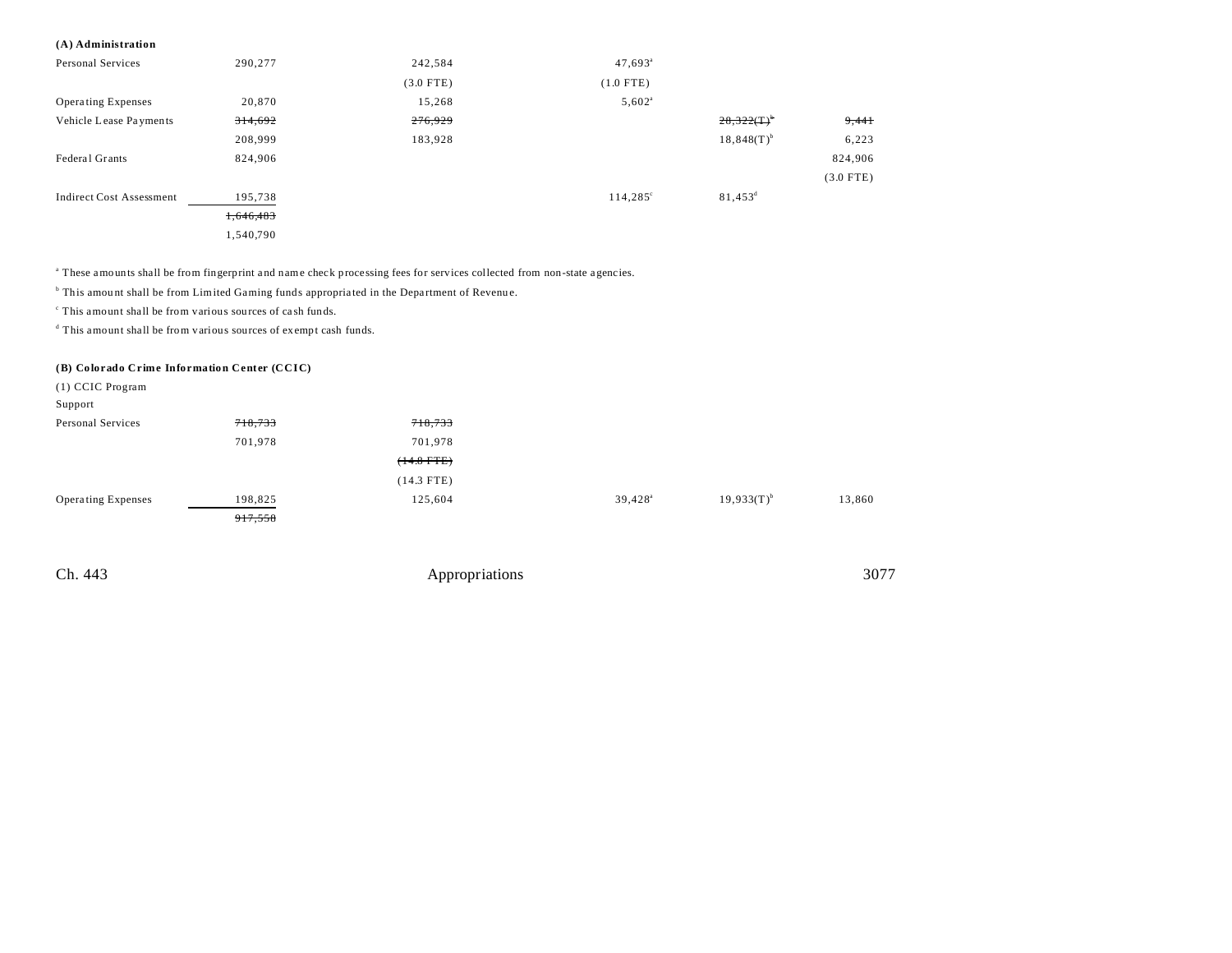|                                                                                               |                           |              |                               |                                                | <b>APPROPRIATION FROM</b> |                                       |                         |
|-----------------------------------------------------------------------------------------------|---------------------------|--------------|-------------------------------|------------------------------------------------|---------------------------|---------------------------------------|-------------------------|
|                                                                                               | ITEM &<br><b>SUBTOTAL</b> | <b>TOTAL</b> | <b>GENERAL</b><br><b>FUND</b> | <b>GENERAL</b><br><b>FUND</b><br><b>EXEMPT</b> | CASH<br><b>FUNDS</b>      | CASH<br><b>FUNDS</b><br><b>EXEMPT</b> | FEDERAL<br><b>FUNDS</b> |
|                                                                                               | \$                        | \$           | \$                            | \$                                             | \$                        | \$                                    | \$                      |
|                                                                                               | 900,803                   |              |                               |                                                |                           |                                       |                         |
| <sup>a</sup> This amount shall be from fees for services collected from non-state agencies.   |                           |              |                               |                                                |                           |                                       |                         |
| <sup>b</sup> This amount shall be from fees for services collected from other state agencies. |                           |              |                               |                                                |                           |                                       |                         |
| (2) Identification                                                                            |                           |              |                               |                                                |                           |                                       |                         |
| Personal Services                                                                             | 2,446,945                 |              | 1,098,809                     |                                                | $1,088,011^a$             | $260, 125(T)^{b}$                     |                         |
|                                                                                               | 2,388,426                 |              | 1,040,290                     |                                                |                           |                                       |                         |
|                                                                                               |                           |              | $(24.3$ FTE)                  |                                                | $(19.7$ FTE)              | $(4.0$ FTE)                           |                         |
|                                                                                               |                           |              | $(23.3$ FTE)                  |                                                |                           |                                       |                         |
| Operating Expenses                                                                            | 2,970,592                 |              | 244,011                       |                                                | 1,589,123 <sup>a</sup>    | $1, 137, 458(T)^{b}$                  |                         |
| Lease/Lease Purchase                                                                          |                           |              |                               |                                                |                           |                                       |                         |
| Equipment                                                                                     | 440,403                   |              |                               |                                                | $240,403^a$               | $200,000^b$                           |                         |
|                                                                                               | 5,857,940                 |              |                               |                                                |                           |                                       |                         |
|                                                                                               | 5,799,421                 |              |                               |                                                |                           |                                       |                         |

<sup>a</sup> These amounts shall be from fingerprint and name check processing fees for services collected from non-state agencies.

<sup>b</sup> These amounts shall be from fingerprint and name check processing fees for services collected from other state agencies.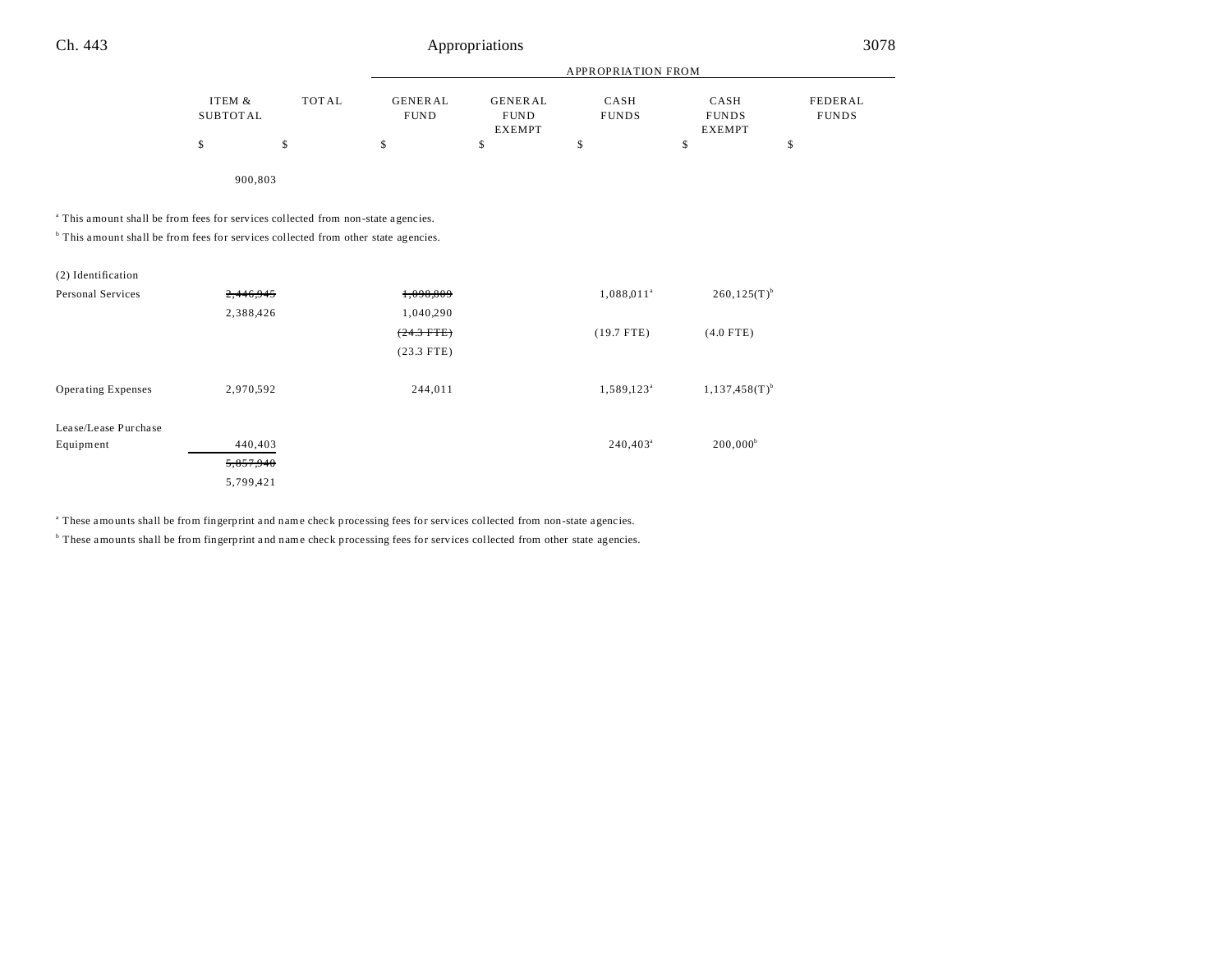#### (3) Information Technology

| Personal Services         | 1,071,302 | 1,071,302    |                      |
|---------------------------|-----------|--------------|----------------------|
|                           | 1,042,898 | 1,042,898    |                      |
|                           |           | $(+7.0$ FTE) |                      |
|                           |           | $(16.5$ FTE) |                      |
| <b>Operating Expenses</b> | 1,204,618 | 646,406      | 558,212 <sup>a</sup> |
|                           | 2,275,920 |              |                      |
|                           | 2,247,516 |              |                      |

a This amount shall be from fingerprint a nd name check processing fees for services collected from non-state a gencies.

| (C) Laboratory Services |  |
|-------------------------|--|
|-------------------------|--|

| Personal Services         | 4,051,645          | 4,051,645          |                 |
|---------------------------|--------------------|--------------------|-----------------|
|                           | 4,001,135          | 4,001,135          |                 |
|                           |                    | $(59.5$ FTE)       |                 |
|                           |                    | $(59.0$ FTE)       |                 |
| <b>Operating Expenses</b> | 1,333,124          | 1,299,958          | $33,166(T)^{a}$ |
| Lease/Lease Purchase      |                    |                    |                 |
| Equipment                 | <del>353,796</del> | <del>353,796</del> |                 |
|                           | 157,386            | 157,386            |                 |
|                           | 5,738,565          |                    |                 |
|                           | 5,491,645          |                    |                 |

<sup>a</sup> Of this amount, \$18,328 shall be from the Victims Assistance and Law Enforcement Fund appropriated in the Department of Public Safety, Division of Criminal Justice, and \$1 4,83 8 shall be from the Sex Offender Identification Fund.

**(D) Investigative Services222**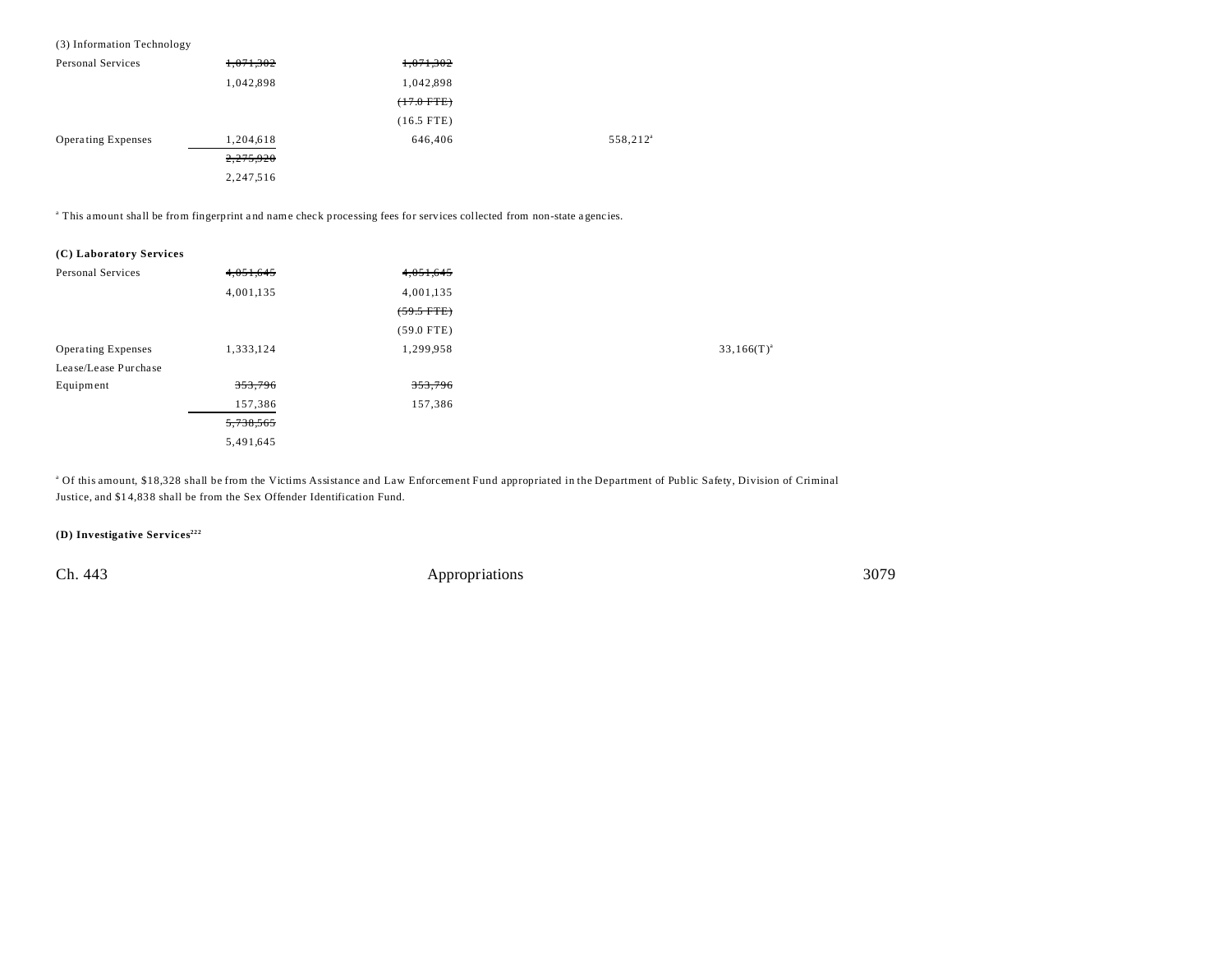|                           |                        |              | APPROPRIATION FROM            |                                                |                      |                                       |                         |
|---------------------------|------------------------|--------------|-------------------------------|------------------------------------------------|----------------------|---------------------------------------|-------------------------|
|                           | ITEM &<br>SUBTOTAL     | <b>TOTAL</b> | <b>GENERAL</b><br><b>FUND</b> | <b>GENERAL</b><br><b>FUND</b><br><b>EXEMPT</b> | CASH<br><b>FUNDS</b> | CASH<br><b>FUNDS</b><br><b>EXEMPT</b> | FEDERAL<br><b>FUNDS</b> |
|                           | \$                     | \$           | \$                            | \$                                             | \$                   | \$                                    | \$                      |
| Personal Services         | 2,700,109<br>2,620,106 |              | 2,121,743                     |                                                |                      | $578,366(T)^{a}$                      |                         |
|                           |                        |              | 2,041,740<br>$(28.0$ FTE)     |                                                |                      | $(7.0$ FTE)                           |                         |
|                           |                        |              | $(27.0$ FTE)                  |                                                |                      |                                       |                         |
| <b>Operating Expenses</b> | 211,249                |              | 160,232                       |                                                |                      | $51,017(T)^{a}$                       |                         |
|                           | 2,911,358              |              |                               |                                                |                      |                                       |                         |
|                           | 2,831,355              |              |                               |                                                |                      |                                       |                         |

<sup>a</sup> These amounts shall be from Limited Gaming funds appropriated in the Department of Revenue.

#### **(E) State Point of C ontact - N ational Instant Criminal Background Check Pr ogr am**

| Personal Services         | 1,303,170 | 1,303,170    |                  |
|---------------------------|-----------|--------------|------------------|
|                           | 936,652   | 916,414      | $20,238^{\circ}$ |
|                           |           | $(22.0$ FTE) |                  |
| <b>Operating Expenses</b> | 347,966   | 347,966      |                  |
|                           | 1,651,136 |              |                  |
|                           | 1,284,618 |              |                  |

a THIS AMOUNT SHALL BE FROM THE STATEWIDE INSTANT CRIMINAL BACKGROUND CHECK CASH FUND.

20,998,960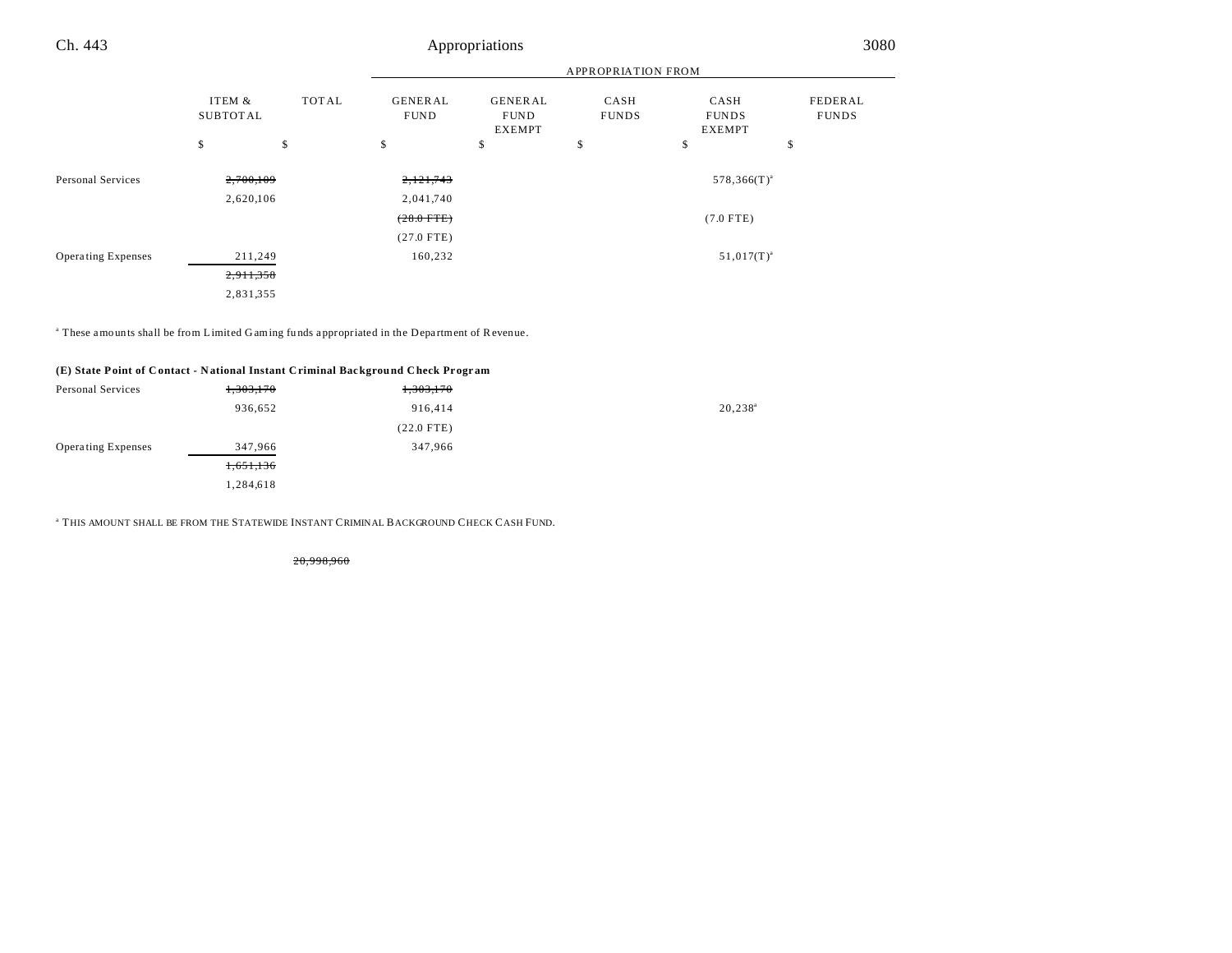20,096,148

# **TOTALS PART XVII**

| (PUBLIC SAFETY) <sup>5,6</sup> | <del>\$192.351.064</del> | \$59.530.504 | \$7.513.659 | \$87.043.493*             | \$38,263,408 |
|--------------------------------|--------------------------|--------------|-------------|---------------------------|--------------|
|                                | \$186,715,537            | \$54,937.549 | \$7,507,854 | \$85,982,361 <sup>a</sup> | \$38,287,773 |

<sup>a</sup> Of this amount, <del>\$13,996,421</del> \$14,045,540 contains a (T) notation, and <del>\$70,443,245</del> \$69,160,410 is from the Highway Users Tax Fund pursuant to Section 43-4-201(3)(a), C.R.S.

**FOOTNOTES** -- The following statements are referenced to the numbered footnotes throughout section 2.

- 5 (Governor lined through this provision. See L. 2002, p. 3034.)
- 6 All Departments, Totals -- The General Assembly requests that copies of all reports requested in other footnotes contained in this act be delivered to the Joint Budget Committee and the majority and minority leadership in each house of the General Assembly. Each principal department of the state shall produce its rules in an electronic format that is suitable for public access through electronic means. Such rules in such format shall be submitted to the Office of Legislative Legal Services for publishing on the Internet. It is the intent of the General Assembly that this be done within existing resources.
- 7 (Governor lined through this provision. See L. 2002, p. 3035.)
- 12 Department of Corrections, Support Services, Information Systems Subprogram; Department of Human Services, Office of Information Technology Services; and Division of Youth Corrections; Judicial Department, Courts Administration, Integrated Information Services; Department of Public Safety, Executive Director's Office, Colorado Integrated Criminal Justice Information System (CICJIS); and Colorado Bureau of Investigation, Colorado Crime Information Center (CCIC), -- The Department of Corrections, the Department of Human Services, the Judicial Department, the Department of Public Safety and the Colorado District Attorney's Council are requested to develop an update of a plan for consistent policies among all of the agencies for providing public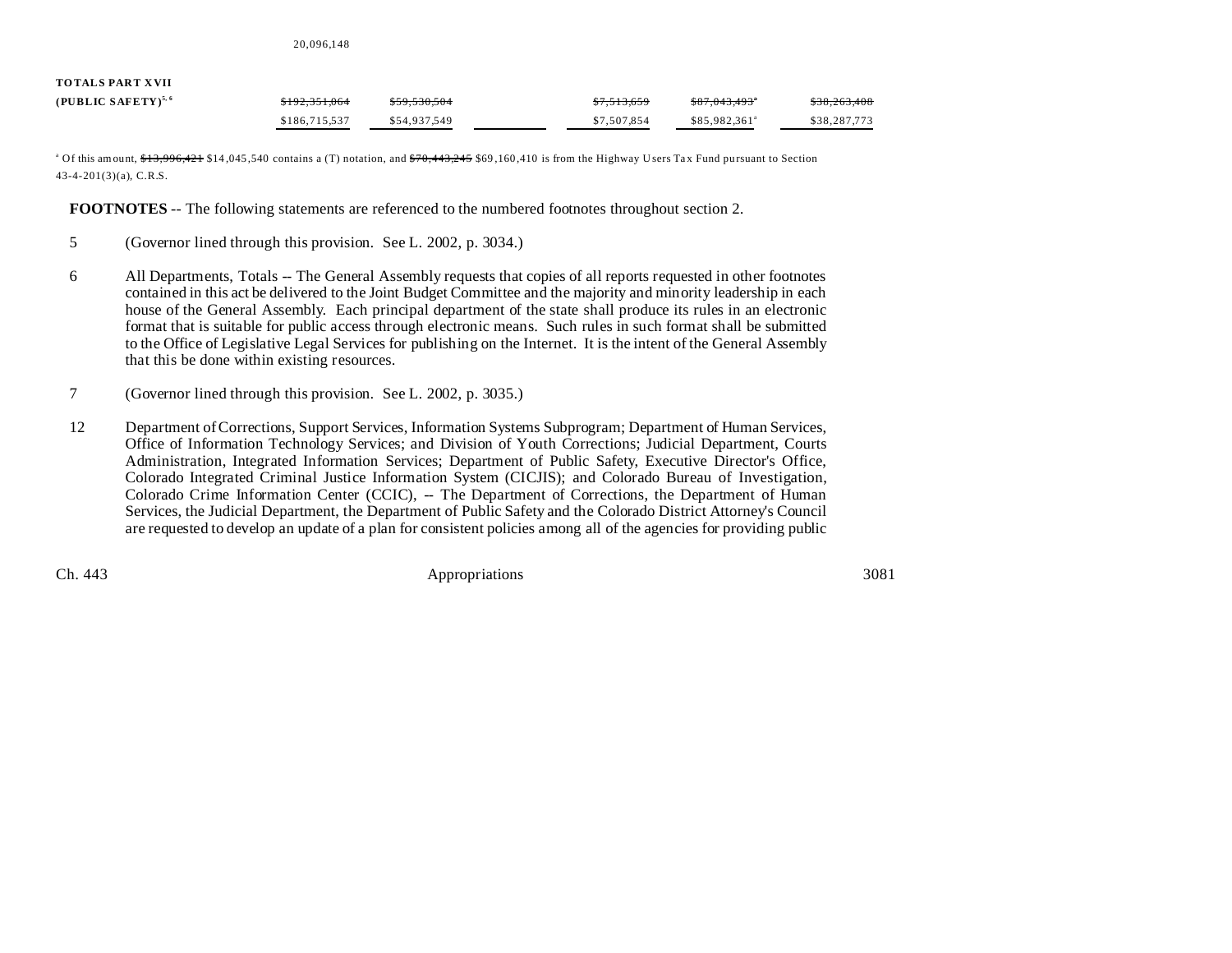access to criminal history information. The plan should address, but should not be limited to: (1) the pros and cons of bulk distributions of electronic criminal history data to private companies; (2) an update on the success of the Internet access to criminal records initiative; and (3) a uniform fee schedule for providing criminal history information to the public that will be applied in a consistent manner by each of the justice agencies and that will include recovery of a reasonable portion of the costs associated with building and maintaining the information systems of the justice agencies pursuant to Section 24-72-205(4), C.R.S. The Department of Public Safety is requested to coordinate a report from said agencies to the Joint Budget Committee and the Judiciary Committees of the Senate and House of Representatives by October 1, 2002, summarizing the public access plan and proposing any legislative changes that may be needed to implement the plan.

- 211 (Governor lined through this provision. See L. 2002, p. 3081.)
- 212 (Governor lined through this provision. See L. 2002, p. 3081.)
- 213 Department of Public Safety, Colorado State Patrol -- The Department is requested to submit to the Joint Budget Committee a detailed summary of FTE assigned to the field and to special programs on a quarterly basis beginning on August 15, 2002. Each quarterly report should include comparative information about the historical assignment of all uniformed positions, vacant positions, State Patrol Academy graduates, employee turnover (including service and disability retirements), and trooper deployment.
- 214 Department of Public Safety, Colorado State Patrol, Overtime -- The Colorado State Patrol is requested to submit a report to the Joint Budget Committee by November 1, 2002, on how this appropriation for overtime has improved public safety on highways. This report should also include a summary of compensatory time versus overtime and the policies adopted by the State Patrol concerning when overtime should be awarded.
- 215 (Governor lined through this provision. See L. 2002, p. 3081.)
- 216 (Governor lined through this provision. See L. 2002, p. 3082.)